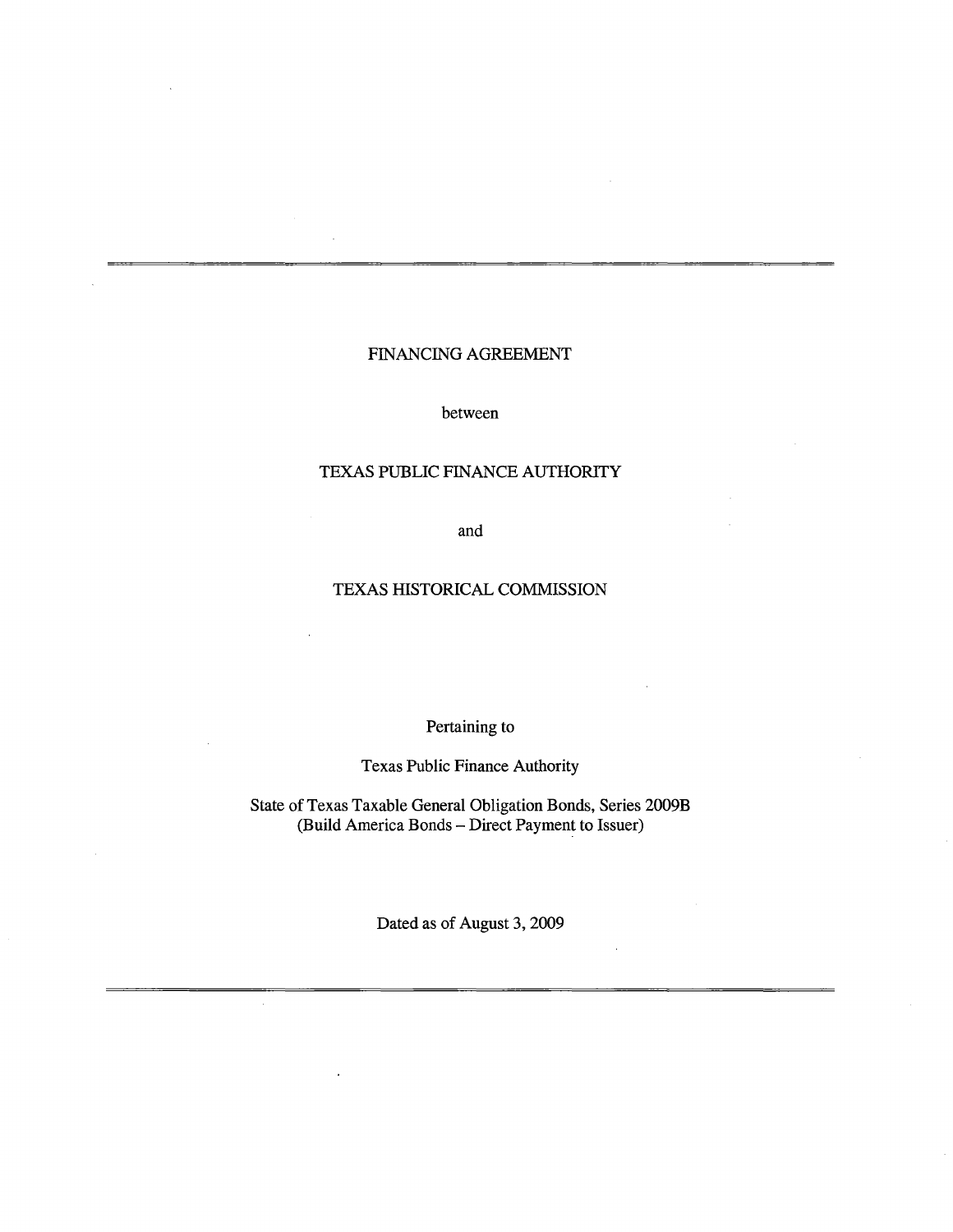# **TABLE OF CONTENTS**

Page Number

 $\sim$ 

#### **ARTICLE I**

 $\bar{z}$ 

## DEFINITIONS AND OTHER PRELIMINARY MATTERS

#### **ARTICLE II**

## GENERAL REPRESENTATIONS AND WARRANTIES

#### $\operatorname{ARTICLE}$  III

#### THE PROJECT

#### **ARTICLE IV**

#### THE BONDS

## **ARTICLE V**

#### PARTICULAR AGREEMENTS

 $\ddot{\phantom{0}}$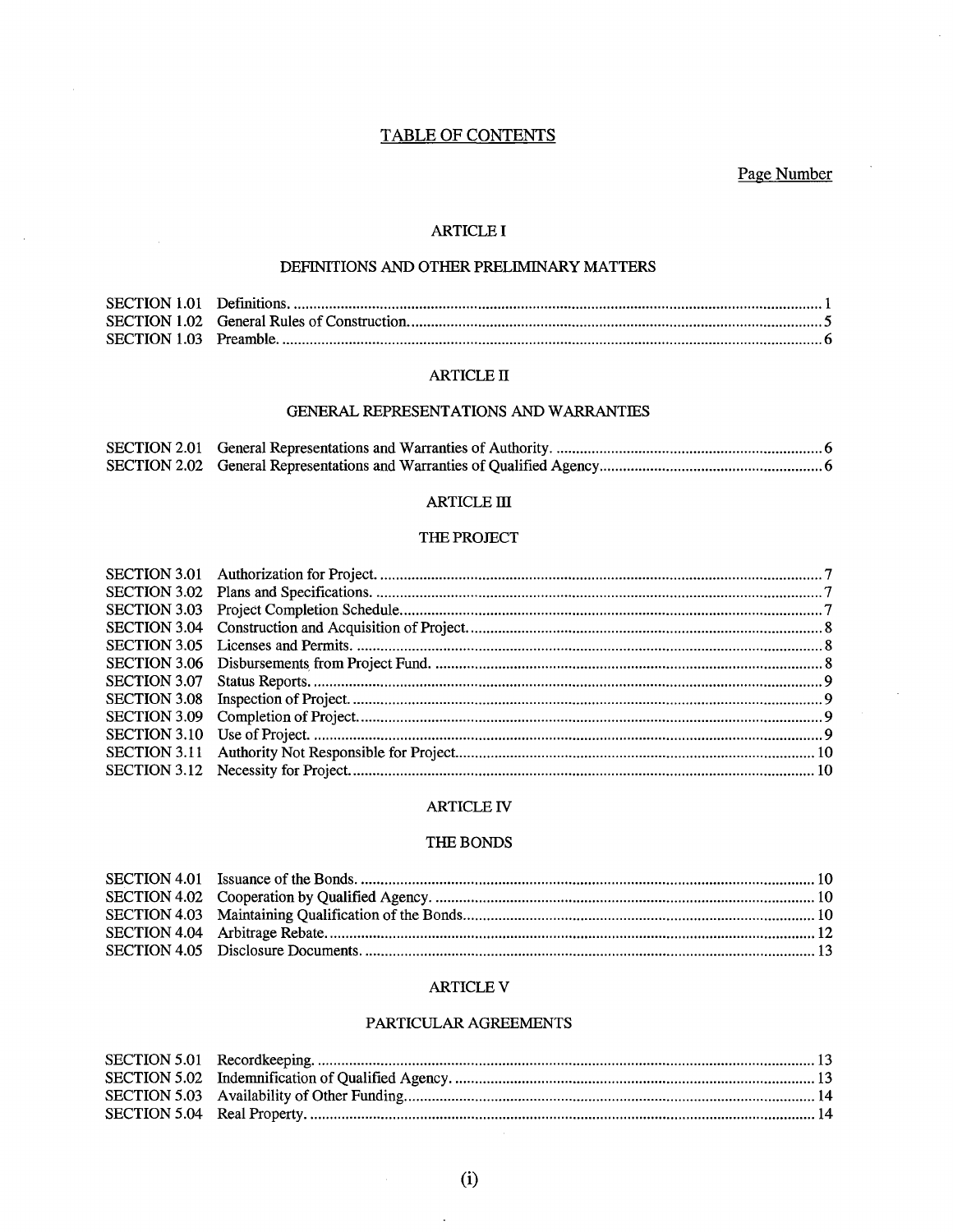# ARTICLE VI

 $\mathcal{A}^{\mathcal{A}}$  and  $\mathcal{A}^{\mathcal{A}}$ 

 $\hat{\mathcal{A}}$ 

# MISCELLANEOUS PROVISIONS

| <b>EXHIBIT A</b> | Description of the Project               |
|------------------|------------------------------------------|
| <b>EXHIBIT B</b> | <b>Project Completion Schedule</b>       |
| <b>EXHIBIT C</b> | Governmental Project Approvals           |
| <b>EXHIBIT D</b> | Form of Disbursement Certificate         |
| <b>EXHIBIT E</b> | Monthly Status Report Information        |
| <b>EXHIBIT F</b> | Form of Project Completion Certificate   |
| <b>EXHIBIT G</b> | Form of Project Substitution Certificate |
|                  |                                          |

 $\label{eq:2.1} \frac{1}{\sqrt{2}}\int_{\mathbb{R}^3}\frac{1}{\sqrt{2}}\left(\frac{1}{\sqrt{2}}\right)^2\frac{1}{\sqrt{2}}\left(\frac{1}{\sqrt{2}}\right)^2\frac{1}{\sqrt{2}}\left(\frac{1}{\sqrt{2}}\right)^2\frac{1}{\sqrt{2}}\left(\frac{1}{\sqrt{2}}\right)^2.$ 

 $\sim 10^{-1}$ 

 $\sim 10^6$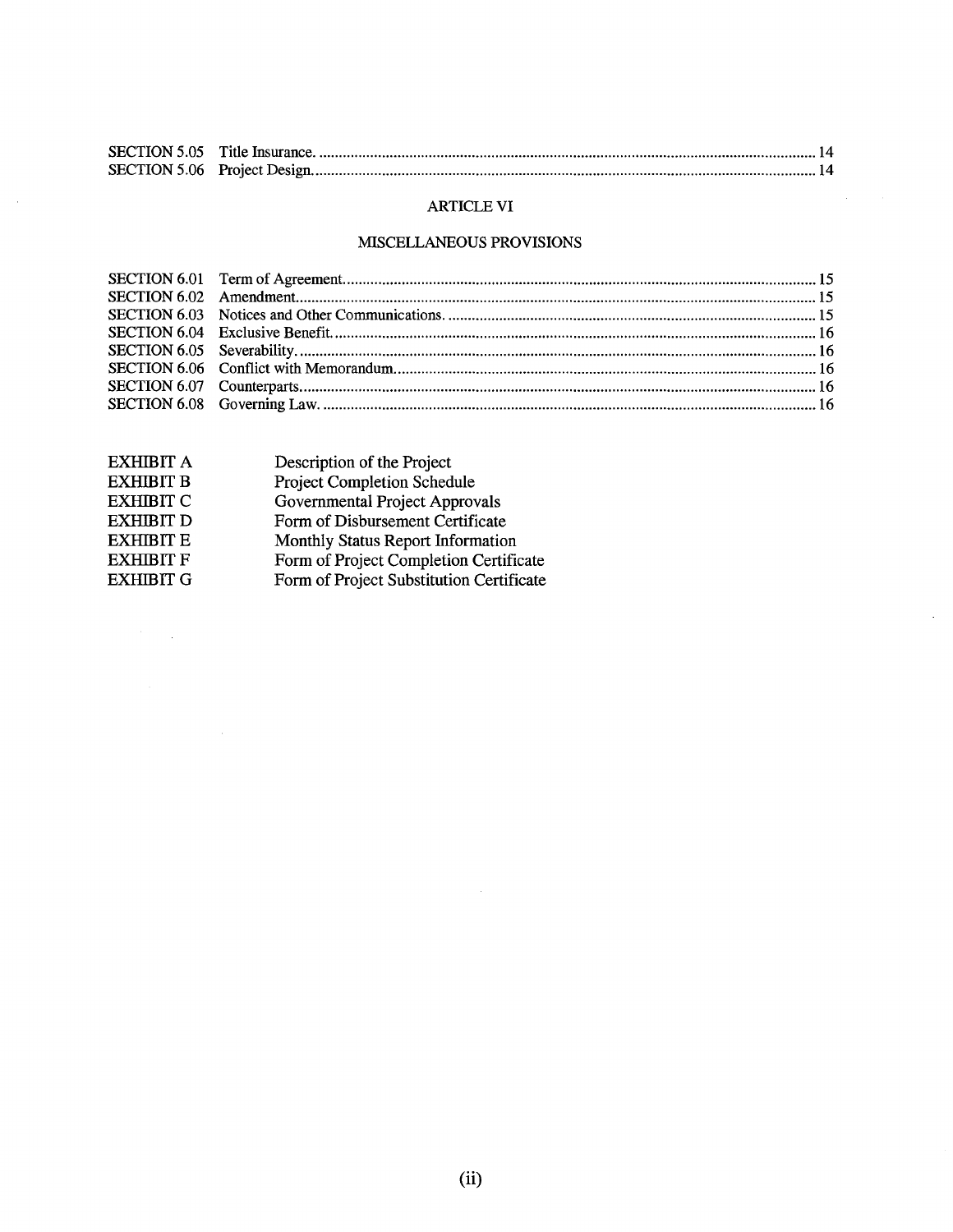#### FINANCING AGREEMENT

FINANCING AGREEMENT, dated as of August 3, 2009, between the TEXAS PUBLIC FINANCE AUTHORITY (the "Authority") and the TEXAS HISTORICAL COMMISSION (the "Qualified Agency") to provide for the financing of certain projects related to the Texas Public Finance Authority State of Texas Taxable General Obligation Bonds, Series 2009B (Build America Bonds - Direct Payment to Issuer) (the "Bonds") issued pursuant to a resolution adopted by the Board of Directors of the Authority on August 3, 2009 (the "Resolution");

#### WITNESSETH:

WHEREAS, the Authority is authorized to provide financing of certain projects (hereinafter defined) for certain agencies of the State of Texas through the issuance of the Bonds. Pursuant to certain provisions of the Texas Constitution and other statutory and regulatory authorities including, but not limited to, Article III, Sections 50-f and 50-g of the Texas Constitution, Chapters 1201, 1232, and 1371 Texas Government Code, and any regulations promulgated by the Authority thereunder (collectively, the "Authorizing Law");

WHEREAS, one or more projects of the Qualified Agency have been authorized in appropriations by the Legislature of the State of Texas;

WHEREAS, the parties desire to provide for the financing by the Authority of certain projects for the Qualified Agency;

NOW, THEREFORE, in consideration of the premises, the parties hereto agree as follows:

#### ARTICLE I

## DEFINITIONS AND OTHER PRELIMINARY MATTERS

SECTION 1.01 Definitions.

Except as otherwise provided in this Financing Agreement, the capitalized terms in this Financing Agreement shall have the meanings specified in this section unless the context requires otherwise.

*Agency Act* -Chapter 442, Texas Government Code, as amended.

*Appropriation Act* – HB1, Article IX, Acts  $80^{th}$  Legislature, R.S. (2007), and any other act of the Legislature appropriating funds for the Project to the Qualified Agency.

*Authority* - the Texas Public Finance Authority or any successor thereto.

*Authority Regulations* - the regulations of the Authority in Part X, Title 34, Texas Administrative Code.

*Authorized Agency Representative* - the chief administrative officer of the Qualified Agency or any member of the staff of the Qualified Agency designated by the chief administrative officer or by the governing body of the Qualified Agency as an authorized representative.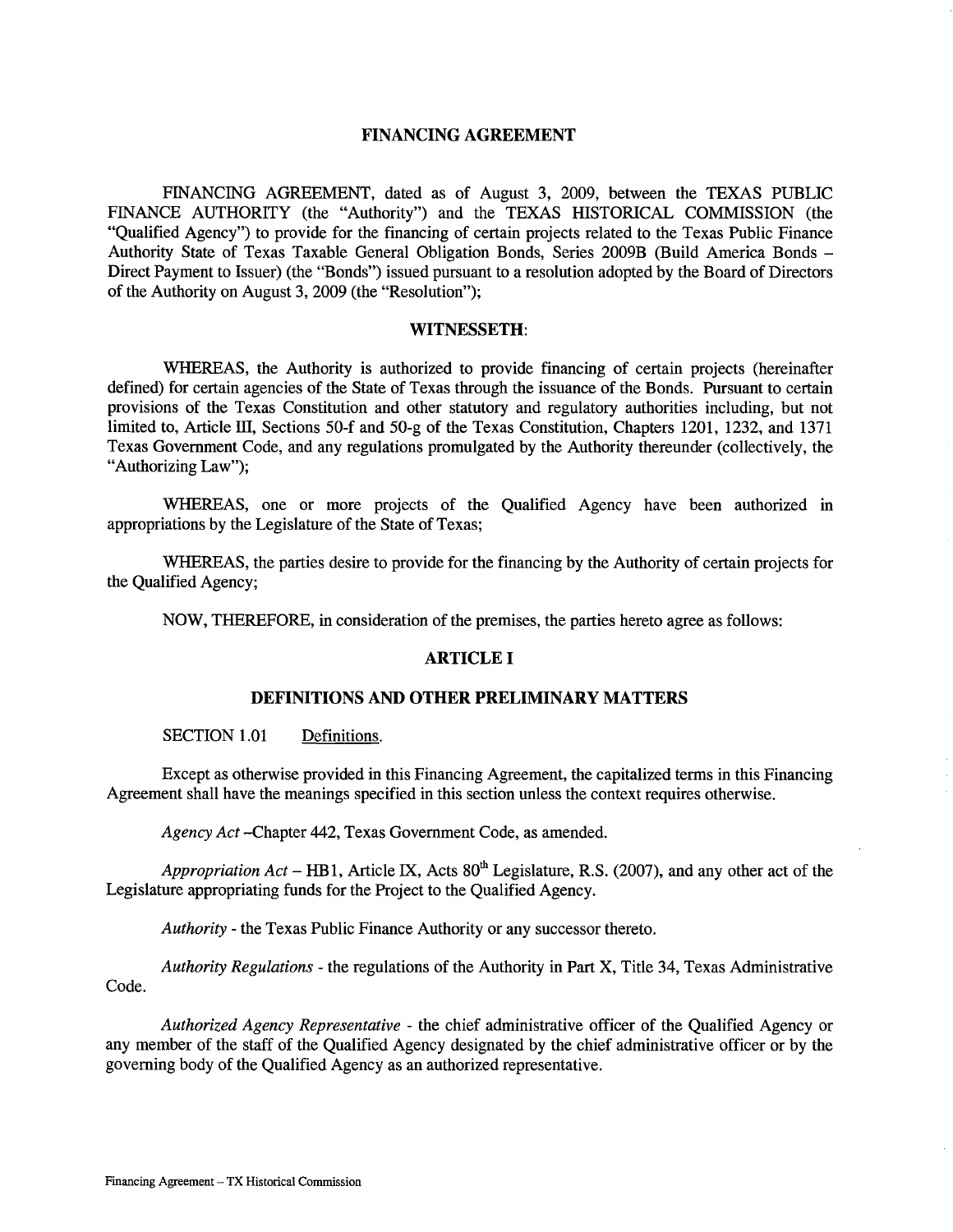*Authorizing* Law - means the "Authorizing Law" as defined in the preamble of this Financing Agreement.

*Available Construction Proceeds* - means Proceeds other than Proceeds used to refund the obligations refunded by the Bonds (if any) and to pay issuance costs. For purposes of determining compliance with the spending requirements as of the end of each of the first three spending periods, available construction proceeds include the amount of future earnings that the Qualified Agency reasonably expected as of the issue date.

*Board* - the Board of Directors of the Authority.

*Bond Counsel* - any law firm or firms experienced in matters relating to the issuance of taxexempt obligations, which firm or firms are engaged by the Authority to render services to the Authority as bond counsel.

*Bonds* - the *"Texas Public Finance Authority State of Texas Taxable General Obligation Bonds, Series 2009B (Build America Bonds- Direct Payment to Issuer)"* authorized by the Resolution.

*Business Day* - any day on which the Comptroller is open for business, and:

(1) while the Authority is the Paying Agent/Registrar, on which the Authority is open for business at its principal business office; or

(2) while a Person other than the Authority is the Paying Agent/Registrar, on which financial institutions in the city where the principal corporate trust office of the Paying Agent/Registrar is located are not authorized by law or executive order to close.

*Capital Expenditures-* means the (a) costs of a type that are, at the time the expenditure is paid with respect to the property, properly chargeable to capital account (or would be so chargeable with a proper election or with the application of the definition of placed in service under section 1.150-2(c) of the Regulations) under general federal income tax principles, including costs incurred to acquire, construct, or improve land, buildings, and equipment, and (b) interest on the Bonds that would properly be chargeable to the capital account for the Qualified Agency's financed property in accordance with section 263A of the Code for the production period commencing on the date the interest commenced to accrue with respect to the costs of a particular item of property and ending on (i) in the case of real property, the date on which the development or construction work on such property was completed, and (ii) in the case of personal property, the later of the date on which such item of property was installed or first put in use.

*Closing* - with respect to the Bonds, the concurrent delivery of such Bonds to, or upon the order of, the initial purchaser in exchange for payment therefor.

*Closing Date* - the date of the Closing.

*Code* - the Internal Revenue Code of 1986, as amended, by all legislation, if any, enacted on or before the date on which the Bonds are issued.

*Comptroller* - the Comptroller of Public Accounts of the State of Texas or any successor thereto, including the individual elected to serve as Comptroller of the State, the Deputy Comptroller or such other official designated by law to serve or act in the capacity of the Comptroller.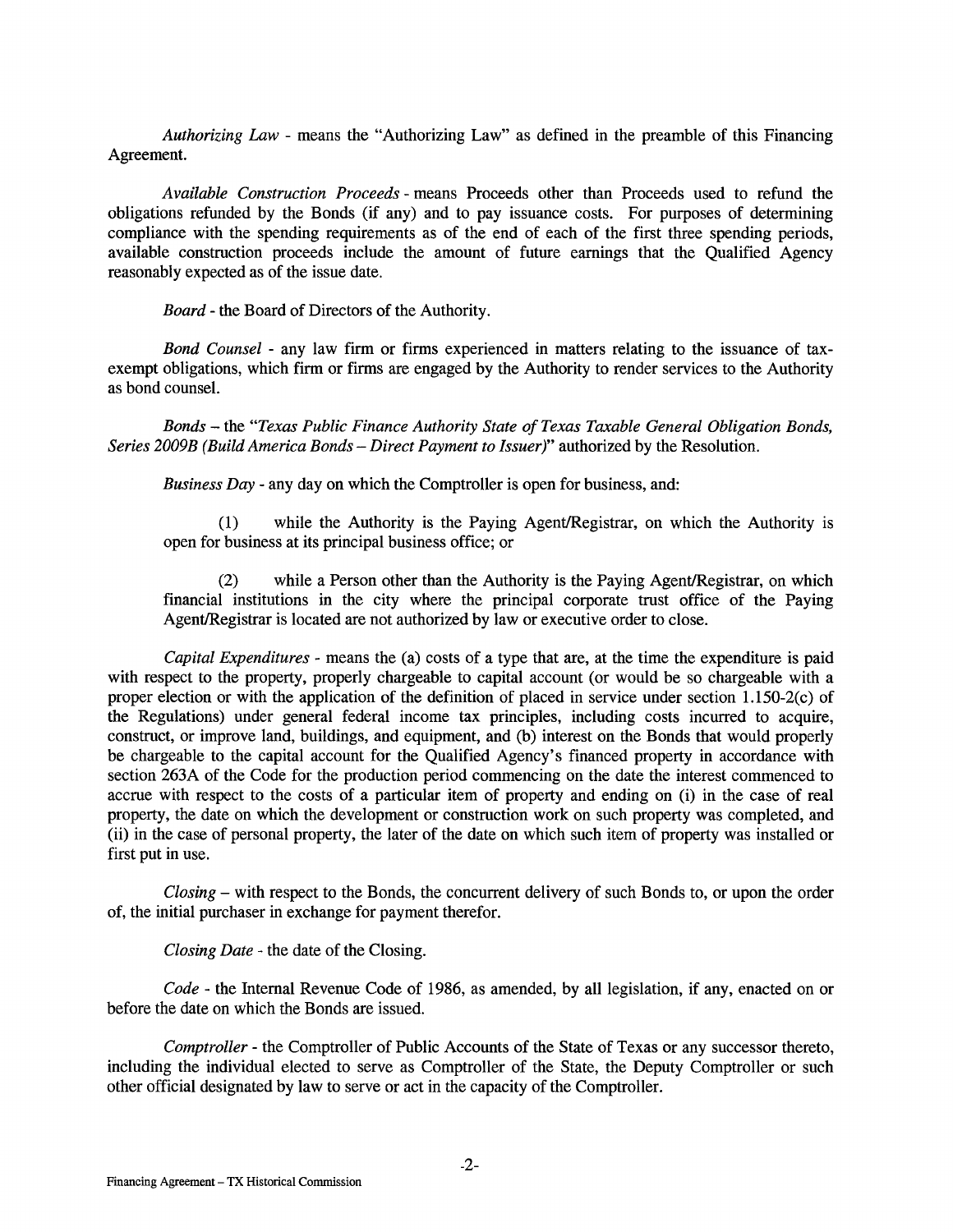*Construction Expenditures* - means Capital Expenditures that are allocable to the cost of real property or constructed personal property. Except as provided below, construction expenditures do not include expenditures for acquisitions of interests in land or other existing real property. Expenditures are not for the acquisition of an interest in existing real property other than land if the contract between the seller and the Qualified Agency requires the seller to build or install the property (e.g., a turnkey contract), but only to the extent that the property has not been built or installed at the time the parties enter into the contract. Constructed personal property means tangible personal property (or, if acquired pursuant to a single acquisition contract, properties) or specially developed computer software if: (i) A substantial portion of the property or properties is completed more than 6 months after the earlier of the date construction or rehabilitation commenced and the date the Qualified Agency entered into an acquisition contract; (ii) based on the reasonable expectations of the Qualified Agency, if any, or representations of the person constructing the property, with the exercise of due diligence, completion of construction or rehabilitation (and delivery to the Qualified Agency) could not have occurred within that 6-month period; and (iii) if the Qualified Agency itself builds or rehabilitates the property, not more than 75 percent of the capitalizable cost is attributable to property acquired by the Qualified Agency (e.g., components, raw materials, and other supplies). Specially developed computer software means any programs or routines used to cause a computer to perform a desired task or set of tasks, and the documentation required to describe and maintain those programs, provided that the software is specially developed and is functionally related and subordinate to real property or other constructed personal property.

*Costs of Issuance* - the "costs of issuance," as provided in the Authorizing Law and defined in the Resolution, incurred in connection with the issuance of the Bonds.

*Disbursement Certificate* - a certificate of the Authorized Agency Representative for the disbursement of funds from the appropriate account of the Project Fund, in substantially the form of Exhibit D of this Financing Agreement.

*Disclosure Documents* - collectively, the Preliminary Official Statement, the Official Statement and any amendments thereto.

*Event of Credit Loss* - any act or omission that could adversely affect the qualification of any Bond as a "Build America Bond" under section 54AA(d) of the Code or a "qualified bond" under section 54AA(g) of the Code.

*Executive Director-* the executive director of the Authority, or any member of the staff of the Authority authorized by the Board to perform the duties of the executive director.

*Facility Contract-* any contract, entered into by the Qualified Agency after the effective date of this Financing Agreement, for the design, engineering, acquisition, construction, equipping, repair, or renovation of any facilities financed for the Qualified Agency in whole or part with proceeds of the Bonds.

*Financing Agreement* - this Financing Agreement, and any amendments hereto.

*Gross Proceeds* - means any Proceeds and any Replacement Proceeds.

*Interest and Sinking Fund* - the fund by that name created pursuant to Section 4.01 of the Resolution for the purpose of paying Bond Obligations.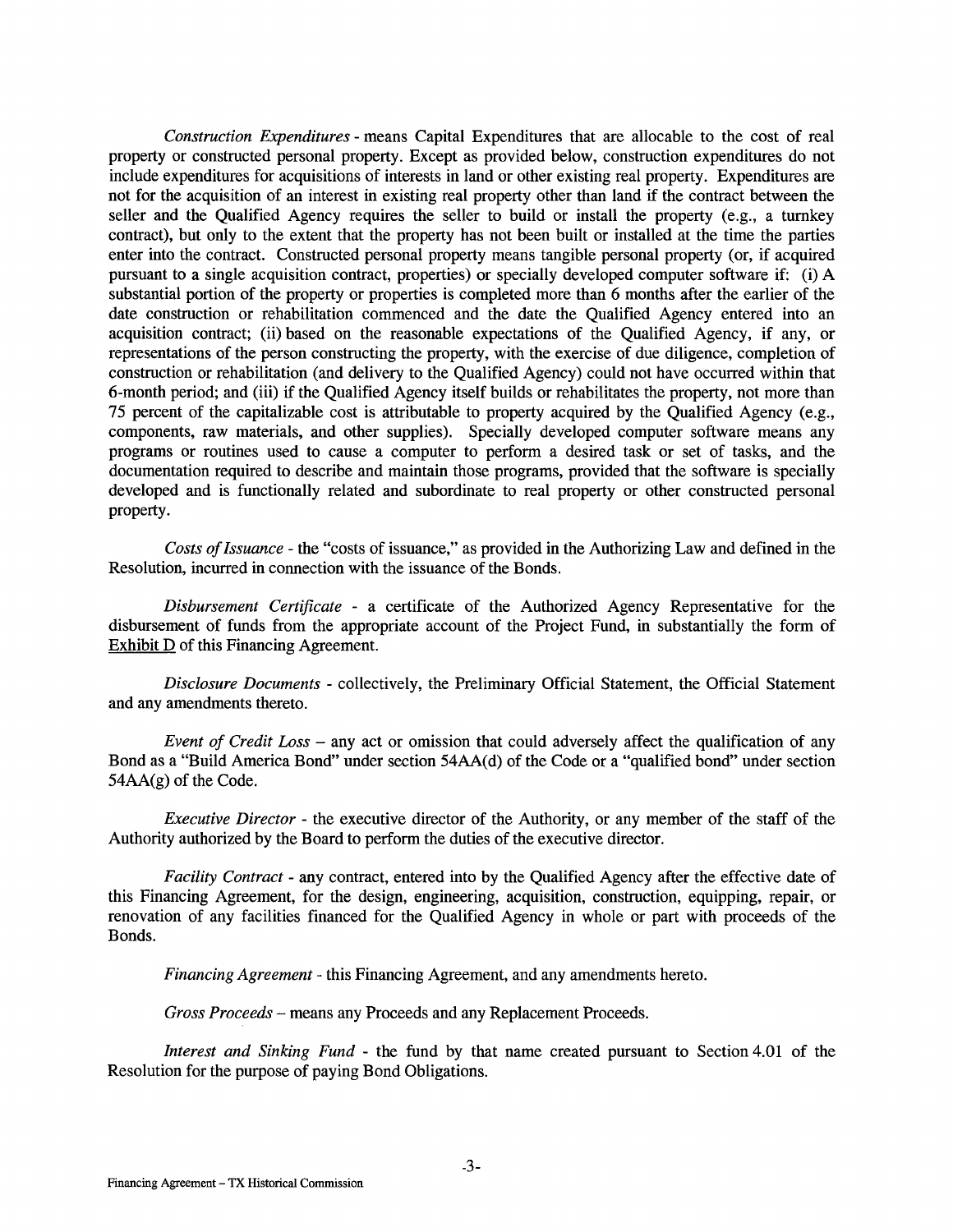*Interest Payment Date* - each April 1 and October 1, commencing April 1, 2010, as the dates on which interest on the Bonds shall be paid semiannually.

*Investment Proceeds-* means any amounts actually or constructively received from investing Proceeds.

*Legislative Budget Board* - the joint committee of the Legislature that develops recommendations for legislative appropriations for the state agencies.

*Legislature* - the Legislature of the State.

*Memorandum-* the Memorandum of Understanding, dated as of October 9, 2003, between the Authority and the Qualified Agency, and any amendments thereto.

*Official Statement* - the final official statement authorized by the Authority to be used in connection with the sale of the Bonds.

*Plans and Specifications-* the plans and specifications for the Project Component(s), as amended or supplemented.

*Preliminary Official Statement* - the preliminary official statement approved by the Board and distributed in connection with the offering for sale of the Bonds.

*Proceeds* - means any Sale Proceeds and Investment Proceeds of the Bonds which are attributable to financing the Project.

*Project-* collectively, the Project Components.

*Project Completion Amount* - the aggregate amount of the cost of all of the Project Components, as set forth in Exhibit A to this Financing Agreement.

*Project Completion Certificate* - a certificate of an Authorized Agency Representative delivered on behalf of the Qualified Agency, pursuant to this Financing Agreement, to the effect that the Project has been completed (or that no further Proceeds are required for the payment of Project Costs), in substantially the form set forth in Exhibit F to this Financing Agreement.

*Project Completion Date* - the date that the Project is completed, as certified in the Project Completion Certificate.

*Project Completion Schedule* - the schedule projecting the rate of expenditure of proceeds of the Bonds for the payment of Project Costs which is set forth in Exhibit B to this Financing Agreement.

*Project Component* - each respective item (or part of an item) in the Appropriation Act that has been approved to be financed with proceeds of the Bonds, as described in **Exhibit A** to this Financing Agreement.

*Project Costs* - any costs associated with the Project that are authorized under the Authorizing Law to be paid with proceeds of the Bonds.

*Project Financing Documents-* collectively, all documents furnished by the Qualified Agency to the Authority in connection with the financing of the Project and issuance of the Bonds, including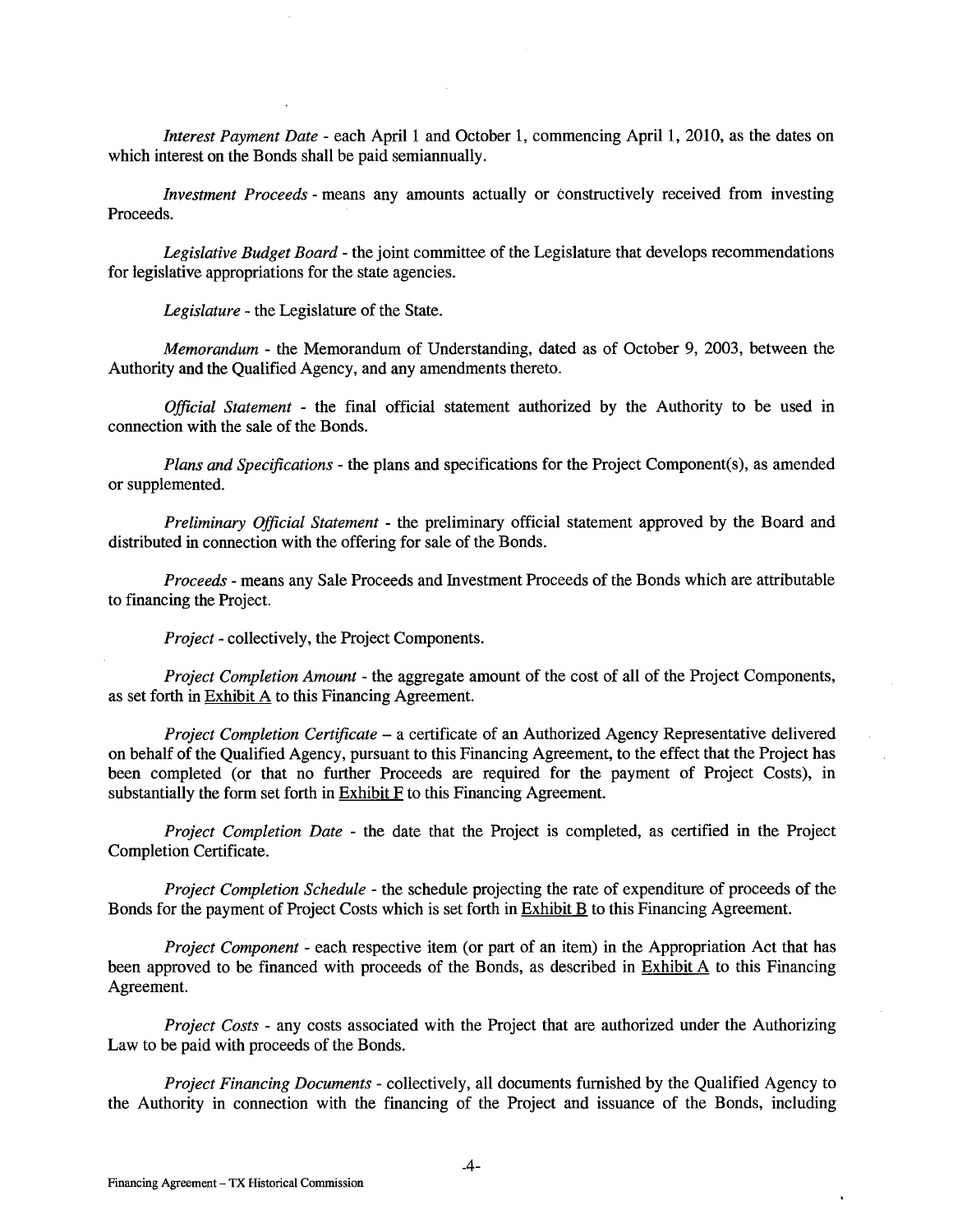(without limitation) the Memorandum, the Request for Financing, this Financing Agreement, each Disbursement Certificate, any Project Substitution Certificate, and the Project Completion Certificate.

*Project Fund-* the fund by that name and any other project fund created pursuant to Section 4.01 of the Resolution.

*Project Substitution Certificate* - a certificate of an Authorized Agency Representative to the effect that a Project Component is to be substituted with another authorized project, in substantially the form set forth in Exhibit G to this Financing Agreement.

*Qualified Agency* - the "Qualified Agency" as defined in the preamble of this Financing Agreement or any successor thereto.

*Regulations* -the temporary or final Income Tax Regulations applicable to the Bonds pursuant to sections 141 through 150 of the Code. Any reference to a section of the Regulations shall also refer to any successor provision to such section hereafter promulgated by the Internal Revenue Service pursuant to sections 141 through 150 of the Code and applicable to the Bonds.

*Replacement Proceeds* - has the meaning set forth in Section 1.148-1 (c) of the Regulations and generally includes amounts that have a sufficiently direct nexus to the Bonds or to the governmental purpose of the Bonds to conclude that the amounts would have been used for that governmental purpose if the proceeds of the Bonds were not used or to be used for that governmental purpose. For this purpose, the mere availability or preliminary earmarking of amounts for a governmental purpose does not in itself establish a sufficient nexus to cause those amounts to be replacement proceeds. Replacement proceeds include, but are not limited to, sinking funds and pledged funds.

*Request for Financing* - the letter or other communication from the Qualified Agency to the Authority requesting financing for the Project, and any supplements thereto.

*Resolution* - the resolution of the Authority adopted on August 3, 2009 pursuant to which the Bonds are authorized to be issued, and any amendments and supplements thereto.

*Sale Proceeds* - any amounts actually or constructively received from the sale (or other disposition) of any Bond, including amounts used to pay underwriters' discount or compensation and accrued interest other than pre-issuance accrued interest.

*State* – the State of Texas.

SECTION 1.02 General Rules of Construction.

(a) A capitalized term used in this Financing Agreement that is not defined herein and that is defined in the Resolution shall have the meaning assigned to it in the Resolution.

(b) Whenever in this Financing Agreement the context requires:

- (1) a reference to the singular number includes the plural and vice versa; and
- (2) a word denoting gender includes the masculine, feminine, and neuter.

(c) The table of contents and the titles given to any article or section of this Financing Agreement are for convenience only and are not intended to modify the article or section.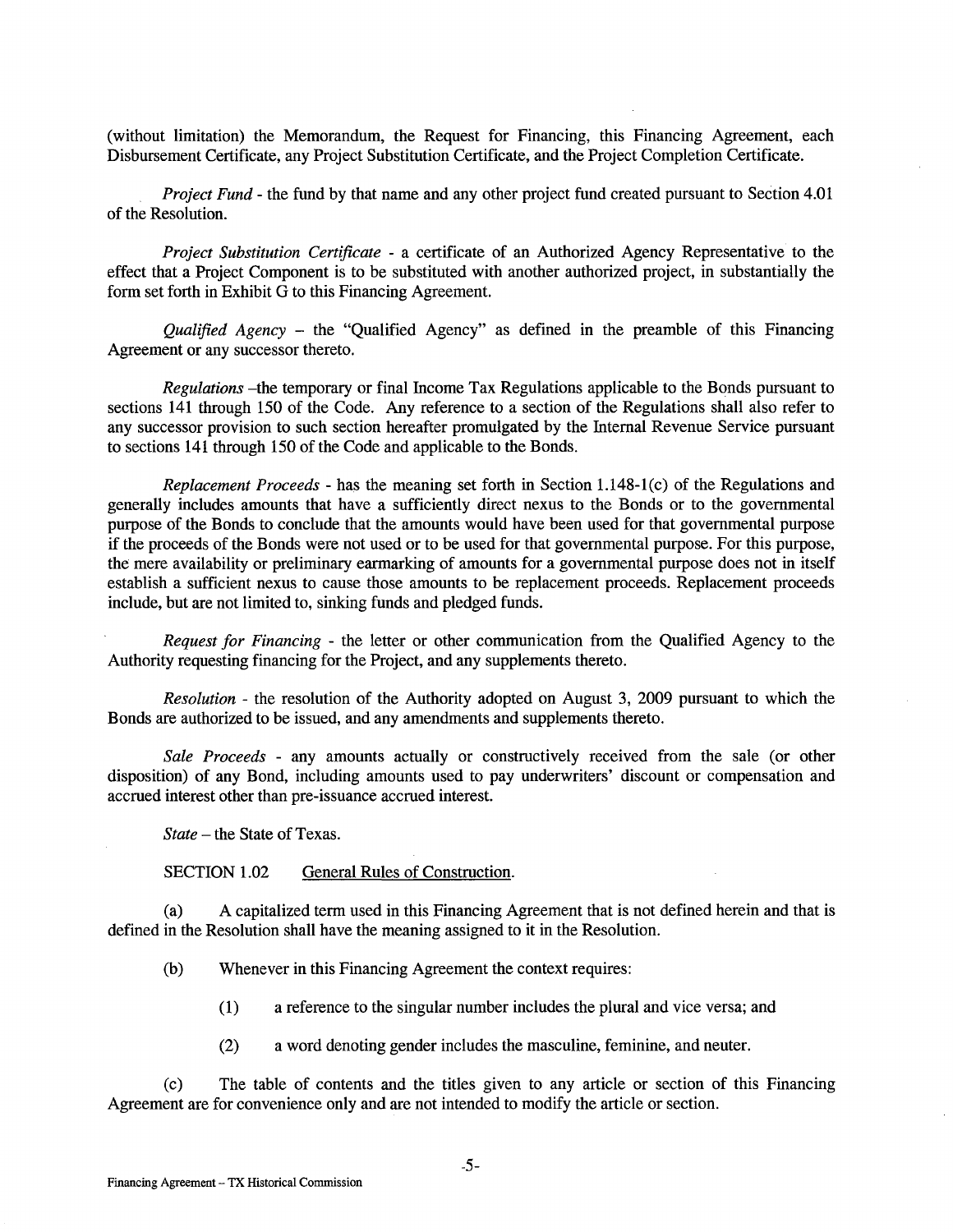#### SECTION 1.03 Preamble.

The statements and findings in the preamble of this Financing Agreement are hereby adopted and made a part of the Financing Agreement.

#### **ARTICLE II**

## **GENERAL REPRESENTATIONS AND WARRANTIES**

#### SECTION 2.01 General Representations and Warranties of Authority.

The Authority represents and warrants as follows:

(1) the Authority is a validly existing agency of the State authorized to operate under the Texas Public Finance Authority Act, Chapter 1232, Texas Government Code, as amended;

(2) the Authority has full power and authority to execute and deliver this Financing Agreement, perform its obligations thereunder, and carry out the transactions contemplated hereby;

(3) the Authority has duly authorized the execution and delivery of this Financing Agreement and the performance of its obligations thereunder;

( 4) the execution and delivery of this Financing Agreement, the consummation of the transactions contemplated hereby, the performance of its obligations hereunder, and the compliance with the terms hereof by the Authority will not conflict with, or constitute a default under, any law (including administrative rule), judgment, decree, order, permit, license, agreement, mortgage, lease, or other instrument to which the Authority is subject or by which it is bound;

(5) the Authority has full power and authority to issue the Bonds, to cause funds to be made available to finance the Project in accordance with the Resolution and this Financing Agreement and to perform its obligations under the Resolution;

(6) the Resolution has been duly adopted by the Authority, is in full force and effect, and constitutes the legal, valid, and binding act of the Authority;

(7) this Financing Agreement, when duly executed and delivered by the Authority, will constitute a legal, valid, and binding obligation of the Authority; and

(8) the Authority has not revoked its authorization of the Qualified Agency to declare official intent on behalf of the Authority for purposes of the Code.

SECTION 2.02 General Representations and Warranties of Qualified Agency.

The Qualified Agency represents and warrants, as follows:

(1) the Qualified Agency is a validly existing agency of the State authorized to operate under the Agency Act;

 $\mathcal{L}_{\mathcal{A}}$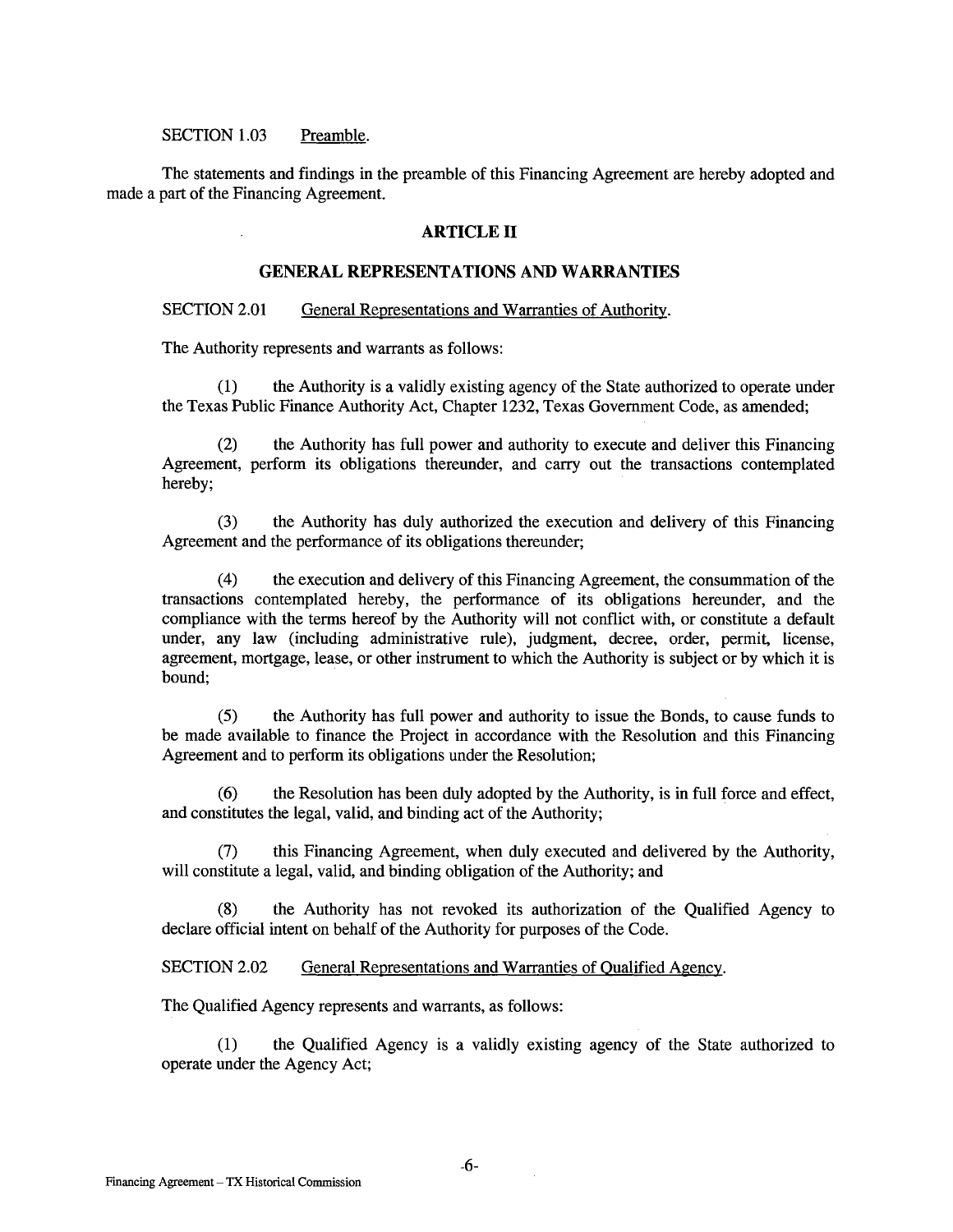(2) the Qualified Agency has full power and authority to execute and deliver the Project Financing Documents, perform its obligations thereunder, and carry out the transactions contemplated thereby;

(3) the Qualified Agency has duly authorized the execution and delivery of the Project Financing Documents and the performance of its obligations thereunder;

(4) the execution and delivery of the Project Financing Documents, the consummation of the transactions contemplated thereby, the performance of its obligations thereunder, and the compliance with the terms thereof by the Qualified Agency will not conflict with, or constitute a default under, any law (including administrative rule), judgment, decree, order, permit, license, agreement, mortgage, lease, or other instrument to which the Qualified Agency is subject or by which the Qualified Agency or any of its property are bound;

(5) the Qualified Agency is not in violation of any law, which violation could adversely affect the consummation of the transactions contemplated by the Project Financing Documents; and

(6) the Project Financing Documents, when duly executed and delivered by the Qualified Agency, as appropriate, will constitute legal, valid, and binding obligations of the Qualified Agency.

#### **ARTICLE III**

#### **THE PROJECT**

#### SECTION 3.01 Authorization for Project.

(a) The Qualified Agency represents that the Project has been authorized by the Appropriation Act or other statute and that all of the Project Costs to be paid with proceeds of the Bonds will be incurred for the acquisition, construction, equipping, major repair, or renovation of facilities and will otherwise be lawful expenditures of the Qualified Agency.

(b) The Qualified Agency represents that the description of each Project Component set forth in  $Exhibit A$  to this Financing Agreement is accurate.

(c) The Qualified Agency represents that it has submitted specific plans for the Project to the Legislative Budget Board and, if required by the Appropriation Act, such plans have been approved by the Legislative Budget Board.

SECTION 3.02 Plans and Specifications.

(a) The Qualified Agency shall cause the Plans and Specifications to be prepared and shall maintain the Plans and Specifications with its official records.

(b) The Authority and its authorized agents may inspect the Plans and Specifications at reasonable times.

SECTION 3.03 Project Completion Schedule.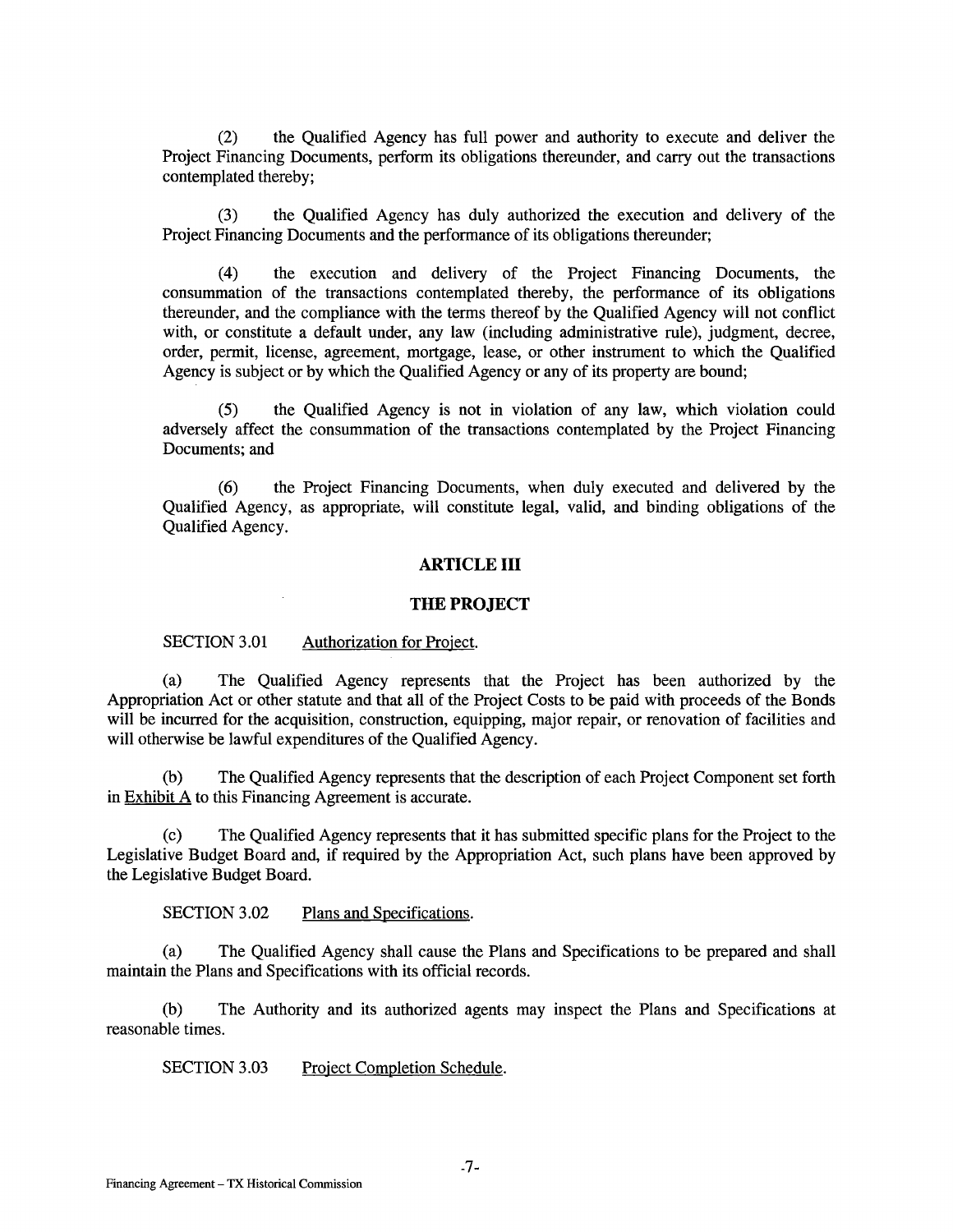(a) As of the Closing Date, the Qualified Agency reasonably expects that the Project Completion Amount will be expended within the time periods set forth in Exhibit B hereto. The Qualified Agency represents that it is not aware of any fact or circumstance that could cause the entire Project Completion Amount not to be expended as set forth in the Project Completion Schedule, as amended from time to time.

(b) Upon becoming aware of any circumstances that will result in a deviation from Exhibit B hereto of \$1,000,000 or more, the Qualified Agency shall notify the Executive Director of the amount and nature of such deviation.

(c) Upon becoming aware of any circumstances that will result in the expenditure for Project Costs in any "Expenditure Period" (as set forth in Exhibit B hereto) of an aggregate amount that is less than the amount set forth in Exhibit B hereto for such Expenditure Period, the Qualified Agency shall notify the Executive Director of (1) such aggregate expenditure amount, and (2) the reason(s) that such expenditure amount will be less than the amount set forth in Exhibit B hereto.

SECTION 3.04 Construction and Acquisition of Project.

(a) The Qualified Agency shall cause the acquisition, construction, equipping, repair, and/or renovation of the Project to be completed with due diligence substantially in accordance with the Plans and Specifications and in a good and workman-like manner.

(b) The Qualified Agency represents that at least 100 percent of the Project Completion Amount will be expended to pay Project Costs constituting Capital Expenditures.

(c) The Qualified Agency may shift its use of proceeds among Project Components to the extent permitted by law so long as such shift of use does not constitute an Event of Credit Loss. The Authority may require the Qualified Agency to obtain an opinion of Bond Counsel that such shift does not constitute an Event of Credit Loss.

SECTION 3.05 Licenses and Permits.

The Qualified Agency represents that it has obtained all necessary licenses, permits, and other governmental approvals necessary to complete the Project, except for those (if any) described in Exhibit C to this Financing Agreement.

SECTION 3.06 Disbursements from Project Fund.

(a) The Qualified Agency may cause disbursements to be made from the Project Fund in accordance with contracts for the Project and with this Financing Agreement and the Resolution.

(b) The Qualified Agency acknowledges that the Project Fund may be applied in accordance with the Resolution for purposes other than the payment of Project Costs.

(c) The Qualified Agency acknowledges and agrees that investment earnings contained in the Project Fund may only be used for Capital Expenditures.

(d) To obtain a disbursement of funds from the Project Fund for the payment of Project Costs, the Qualified Agency shall submit to the Authority, not later than the Business Day immediately preceding the disbursement date, a properly completed Disbursement Certificate. Subject to Subsection (e) of this Section 3.06, upon determining that the submitted Disbursement Certificate has been properly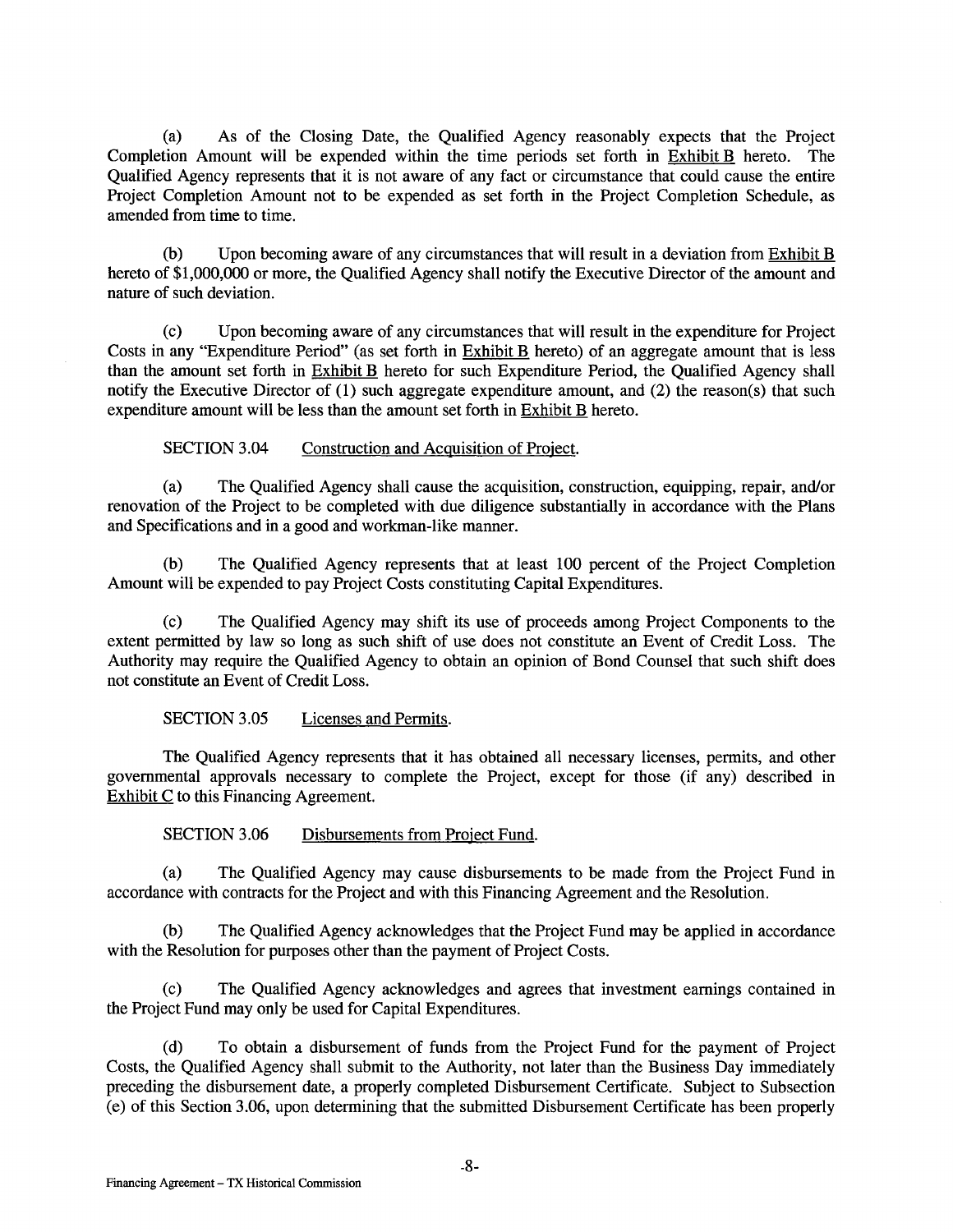completed, the Executive Director shall cause the Comptroller to transfer funds in the Project Fund to the appropriate fund(s) of the Qualified Agency in the amount(s) set forth in the Disbursement Certificate. The Qualified Agency shall apply the funds so transferred to the payment of Project Costs.

(e) Disbursements from the Project Fund for the payment of Project Costs shall not exceed, in the aggregate, the Project Completion Amount without the prior approval of the Executive Director (which approval shall be based on availability of funds and legal authorization).

(f) Before a disbursement from the Project Fund may be made with respect to any Project Component in excess of the estimated cost of such component shown on  $Exhibit A$  of this Financing Agreement, the Qualified Agency shall give notice to the Executive Director identifying such Project Component and stating the amount of such excess.

(g) In the event that the Authority determines that the Qualified Agency has breached any material representation, warranty, or agreement in this Financing Agreement, the Authority, in its discretion, may suspend further disbursement of funds from the Project Fund if it is advised in writing by the Texas Attorney General that (1) such suspension is lawful, and (2) such breach constitutes a breach of this Financing Agreement and such suspension may commence not sooner than the 30th day after the date of delivery to an Authorized Agency Representative of notice of such suspension, and may continue until such breach is cured or is waived by the Executive Director. If such breach is not cured or waived within 90 days after the date such suspension commenced, the Authority may apply any remaining funds in the Project Fund allocated to the payment of Project Costs in the manner permitted by the Resolution and law.

(h) To the extent required by law, the Qualified Agency has submitted a master plan for construction of its facilities and shall periodically revise the master plan in accordance with such law.

SECTION 3.07 Status Reports.

Not later than the 15th day of each month, through the month following the month in which the Project Completion Date occurs, the Qualified Agency shall prepare and deliver to the Executive Director a status report, containing the information set forth in Exhibit E to this Financing Agreement, covering the preceding calendar month. At other times (whether before or after the Project Completion Date), the Qualified Agency shall provide the Executive Director, upon request, with any information available to the Qualified Agency regarding the expenditure of funds disbursed to the Qualified Agency from the Project Fund or the condition or use of the Project.

SECTION 3.08 Inspection of Project.

The Authority and its authorized agents, at reasonable times before and after completion of the Project, may enter on and inspect the Project and examine any records of the Qualified Agency relating to the Project.

SECTION 3.09 Completion of Project.

Upon the completion of the Project (or when no further proceeds of the Bonds are to be expended for Project Costs), the Qualified Agency shall deliver to the Executive Director a properly completed Project Completion Certificate.

SECTION 3.10 Use of Project.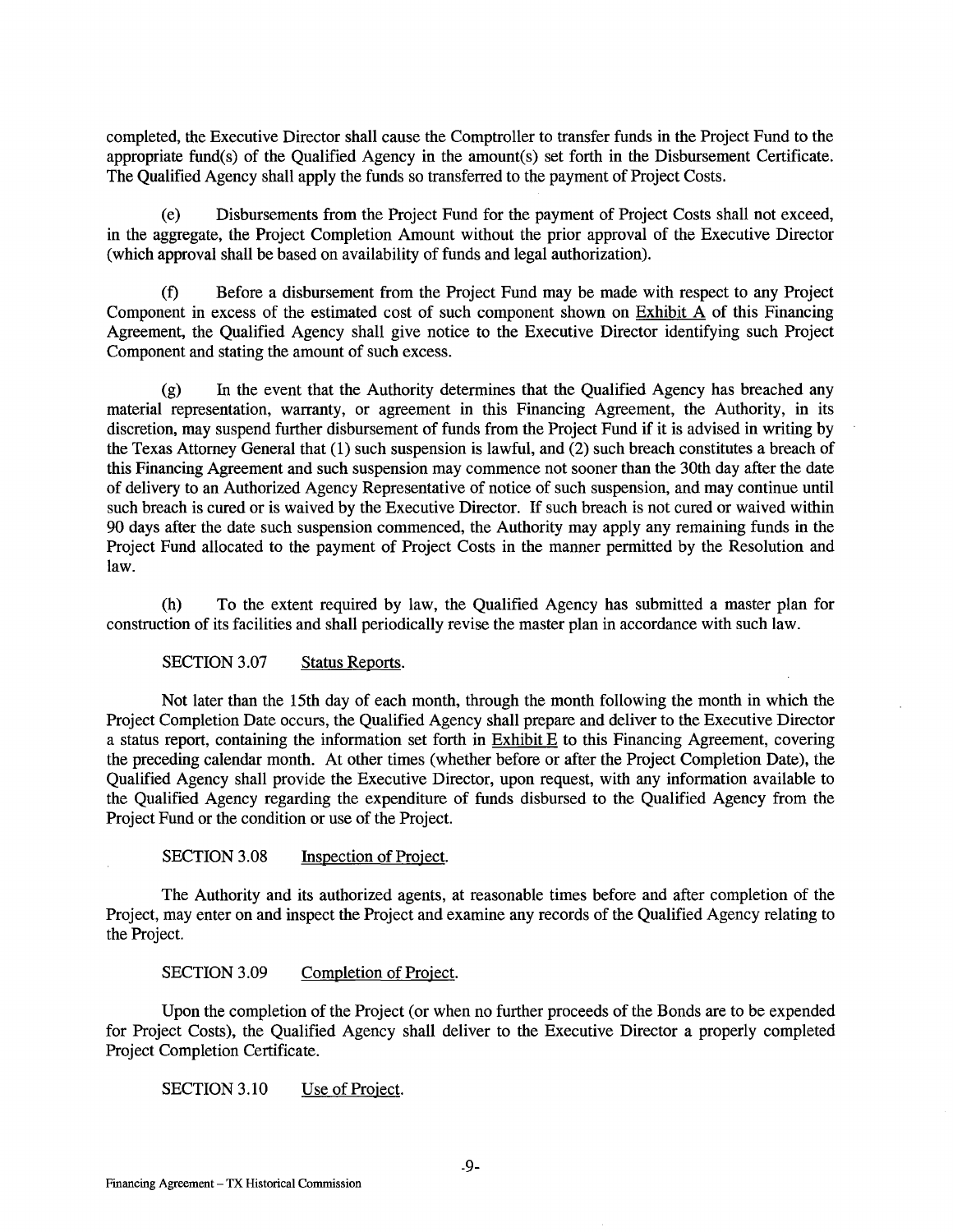(a) The Qualified Agency may use the Project for any lawful purpose so long as such use does not constitute an Event of Credit Loss.

(b) The Qualified Agency shall not lease any part of the Project to, or permit any part of the Project to be operated or otherwise used by, an entity other than an agency or political subdivision of the State without the prior approval of the Executive Director. The Authority shall direct the Executive Director to approve any proposed arrangement for use of the Project (or a part thereof) by a nongovernmental entity upon obtaining an opinion of Bond Counsel to the effect that such arrangement will not constitute an Event of Credit Loss. Any agreement or understanding that allows any other agency or political subdivision of the State to use all or any portion of the Project shall limit such use in a manner sufficient to prevent an Event of Credit Loss.

SECTION 3.11 Authority Not Responsible for Project.

(a) The Authority has no responsibility for the acquisition, construction, equipping, repair, or renovation of the Project or for the operation or maintenance of the Project.

(b) If the amounts in Project Fund are insufficient for the payment of all of the Project Costs, the Authority is not responsible for the payment of any Project Costs that cannot be paid from the Project Fund.

SECTION 3.12 Necessity for Project.

The Qualified Agency represents to the Authority that, as of the Closing Date:

(a) the provision of the Project in accordance with the Project Completion Schedule is necessary in order for the Qualified Agency to effectively carry out its lawful duties and functions; and

(b) the Qualified Agency expects that it will use the Project for the purposes for which it is designed for the entire useful economic life of the Project.

#### **ARTICLE IV**

#### **THE BONDS**

SECTION 4.01 Issuance of the Bonds.

The Authority shall use its best efforts to issue and sell the Bonds in an amount that is sufficient for the Project Completion Amount to be made available in the Project Fund for the payment of the Project Costs.

SECTION 4.02 Cooperation by Qualified Agency.

The Qualified Agency shall take the action(s), enter into the agreement(s), provide the certification(s) contemplated by this Financing Agreement, and otherwise cooperate with the Authority and its agents, to effect the lawful issuance and administration of the Bonds under this Financing Agreement.

SECTION 4.03 Maintaining Qualification of the Bonds.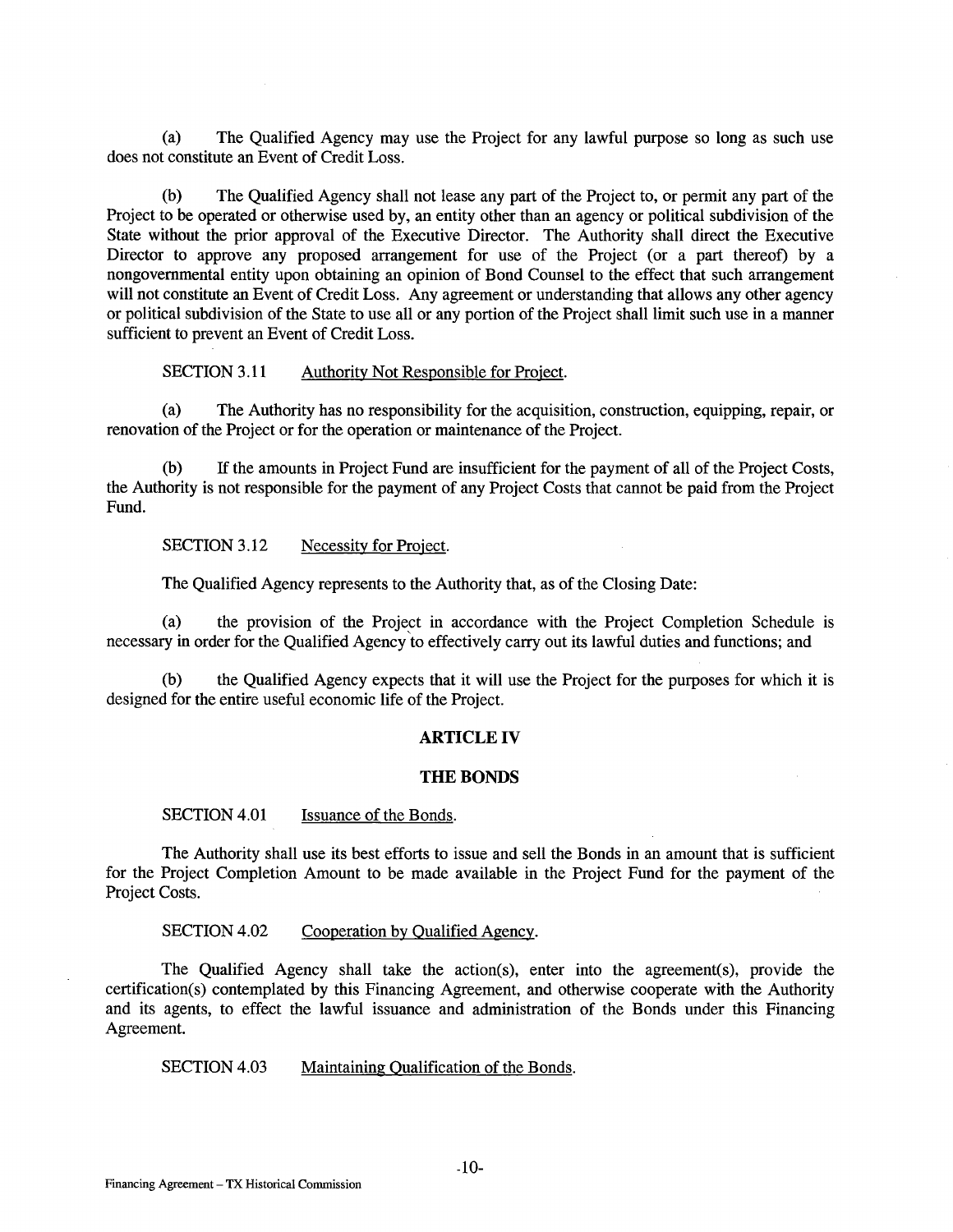The Qualified Agency will not take, or omit to take, any action that will cause the Bonds to cease to qualify as "Build America Bonds" under section 54AA(d) and "qualified bonds" under section 54AA(g) of the Code, and, in the event of such action or omission, it will use all reasonable efforts to cure the effect of such action or omission. With the intent not to limit the generality of the foregoing, the Qualified Agency covenants and agrees that it will comply with the covenants set forth below prior to the final maturity of the Bonds, unless it has received a written opinion of nationally recognized bond counsel to the effect that failure to comply with such covenant will not cause the Bonds to cease to qualify as "Build America Bonds" under section 54AA(d) and "qualified bonds" under section 54AA(g) of the Code.

(a) No Private Payments. No portion of the payment of the debt service on the Bonds will be directly or indirectly derived from payments (whether or not to the Qualified Agency or any related party) in respect of property, or borrowed money, used or to be used for a private business use. Furthermore, no portion of the payment of the debt service on the Bonds will be directly or indirectly secured by any interest in property used or to be used for a private business use or payments in respect of property used or to be used for a private business use. The Qualified Agency will not impose or accept, directly or indirectly, any charge or other payment with respect to any Proceeds used in any trade or business of a nongovernmental person. For purposes of determining use of Proceeds, the Qualified Agency will apply the rules set forth in Section 4.03(b) below.

(b) No Private Use. The Qualified Agency will not use or permit any of the Proceeds of the Bonds to be used, directly or indirectly, in any trade or business of a nongovernmental person.

(i) For purposes of determining use, the Qualified Agency will apply rules set forth in applicable Regulations and Revenue Procedures promulgated by the Internal Revenue Service, including, among others, the following rules: (A) Any activity carried on by a person other than a natural person or a state or local governmental unit will be treated as a trade or business of a nongovernmental person; (B) the use of all or any portion of the Project is treated as the direct use of Proceeds; (C) a nongovernmental person will be treated as a private business user of Proceeds of the Bonds as a result of ownership, actual or beneficial use of the Proceeds pursuant to a lease, or a management or incentive payment contract, or certain other arrangements such as a take-orpay or other output-type contract; and (D) use in a trade or business exists if a nongovernmental person has any special legal entitlement to use directly or indirectly all or any portion of the Project.

(ii) In the case of any portion of the Project that is not available for use by the general public, the Qualified Agency will not permit any special economic benefit to be provided to any nongovernmental person. In determining whether there is a special economic benefit the following factors will be taken into account: (A) whether the portion of the Project in question is functionally related or physically proximate to property used in the trade or business of a nongovernmental person; (B) whether only a small number of nongovernmental persons receive the special economic benefit; and (C) whether the cost of the portion of the Project in question is treated as depreciable for federal income tax purposes by any nongovernmental person.

(iii) For purposes of this section, a management contract is a management, service, or incentive payment contract between a governmental person and a service provider under which the service provider provides services involving all, a portion of, or any function of, the Project. The following arrangements generally are not treated as management contracts that give rise to private business use: (A) contracts for services that are solely incidental to the primary governmental function or functions of all or a portion of the Project in question (for example, contracts for janitorial, office equipment repair, hospital billing, or similar services); (B) a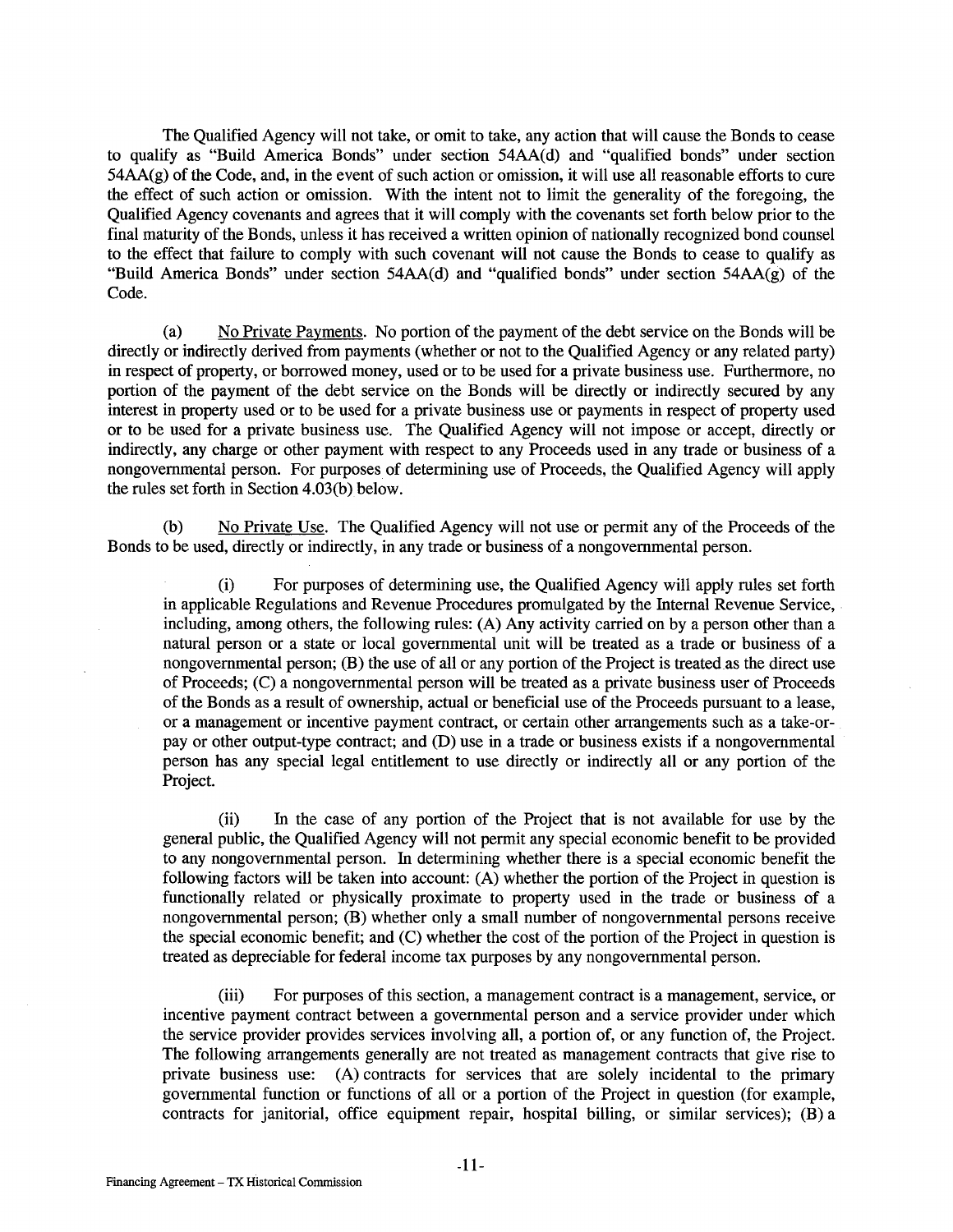contract to provide for the operation of a facility or system of facilities that consists predominantly of public utility property, if the only compensation is the reimbursement of actual and direct expenses of the service provider and reasonable administrative overhead expenses of the service provider; (C) a contract to provide for services, if the only compensation is the reimbursement of the service provider for actual and direct expenses paid by the service provider to unrelated parties.

(iv) For purposes of this section, use by the federal government and its agencies and instrumentalities is considered use of a nongovernmental person.

(v) For purposes of determining use, research contracts with nongovernmental persons that do not comply with the requirements in applicable Revenue Procedures promulgated by the Internal Revenue Service constitute use in a trade or business of a nongovernmental person.

(c) Loans of Sale Proceeds. No portion of the Proceeds of the Bonds will be directly or indirectly used to make or finance a loan to any person other than a state or local governmental unit. For purposes of the foregoing covenant, Proceeds are considered to be "loaned" to a person or entity if (1) all or any portion of the Project is sold or leased to such person or entity in a transaction which creates a debt for federal income tax purposes, (2) capacity in or service from all or any portion of the Project is committed to such person or entity under a take-or-pay, output, or similar contract or arrangement, or (3) indirect benefits, or burdens and benefits of ownership, of such Proceeds or all or any portion of the Project are otherwise transferred in a transaction which is the economic equivalent of a loan.

(d) No-Arbitrage Covenant. The Qualified Agency will not, at any time prior to the final maturity of any Bond, direct or permit the investment (or the use of Gross Proceeds to replace money so invested), if as a result of such investment the yield of all investments acquired with Gross Proceeds (or with money replaced thereby) on or prior to the date of such investment exceeds the yield on any issue of the Bonds to stated maturity, except as permitted by section 148 of the Code and Regulations thereunder.

#### SECTION 4.04 Arbitrage Rebate.

(a) The Qualified Agency shall timely take such lawful action as requested by the Executive Director to avoid or mitigate the obligation to make payments to the United States government under section 148(f) of the Code, unless an Authorized Agency Representative certifies to the Authority that the requested action is not practicable.

(b) If the Qualified Agency fails to cause Proceeds to be expended within the time periods set forth in the Project Completion Schedule, the Executive Director may inquire as to the nature of such failure and the extent to which it is expected to continue.

(c) The Qualified Agency reasonably expects to use at least seventy-five percent (75%) of the "available construction proceeds" of the Bonds for "construction expenditures," as such terms are defined in section 1.148-7(f) of the Regulations. The Qualified Agency shall use its best efforts to expend all funds necessary to complete its Project within the two-year expenditure period set forth in section 148(f)(4)(C) of the Code as follows: (i) 10 percent of the funds within the 6-month period beginning on the date the Bonds are issued; (ii) 45 percent of the funds within the 1-year period beginning on such date; (iii) 75 percent of such funds within the 18-month period beginning of such date; and (iv) 100 percent of such funds within the 2-year period beginning on such date. If a portion of the Project Completion Amount will remain unexpended as of the close of the two-year period beginning with the Closing Date (or such other period as specified by the Executive Director), the Qualified Agency, not later than the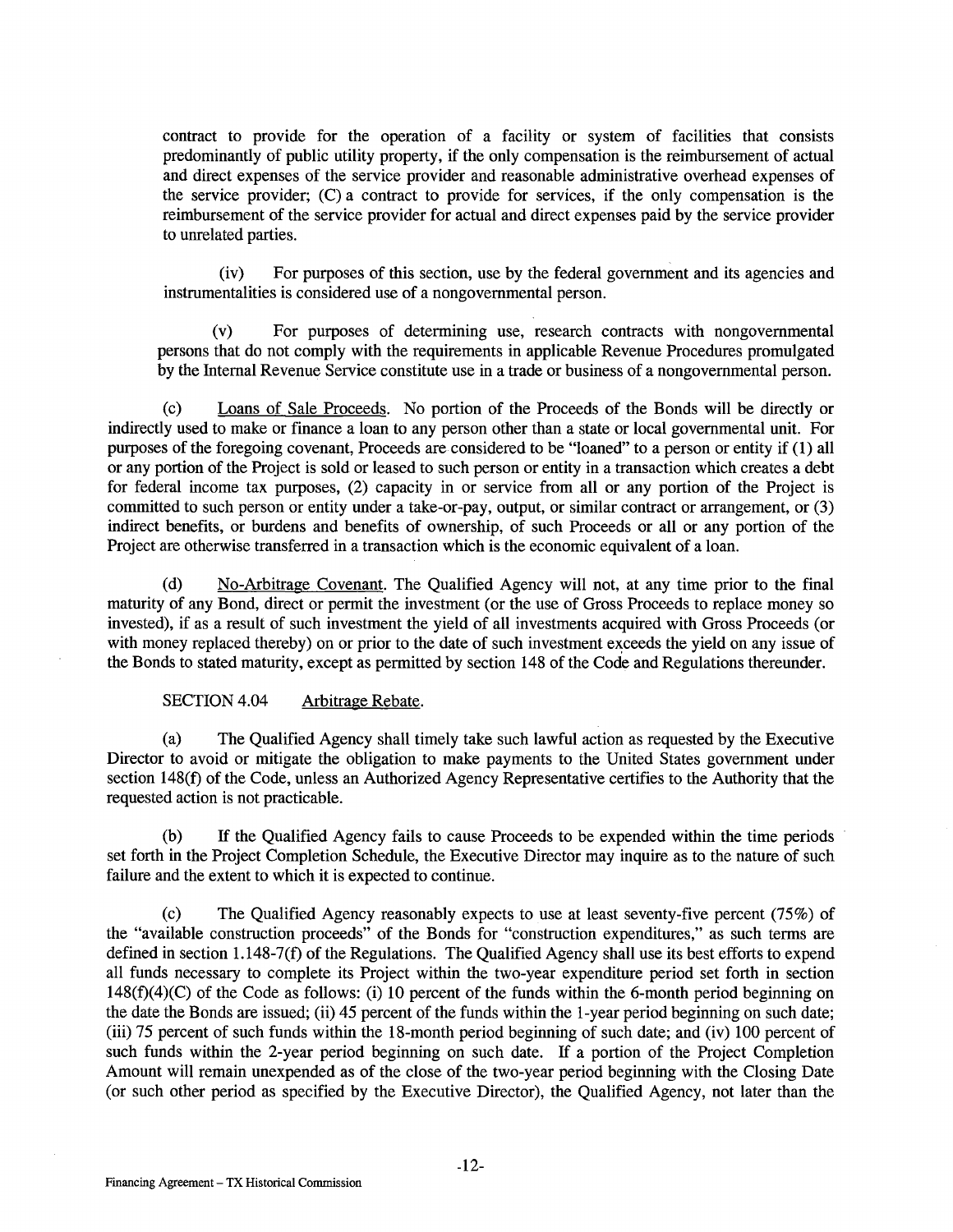close of such period, shall notify the Executive Director of the amount of such unexpended funds and the purpose(s) for which such funds are being retained in the Project Fund after such period.

(d) The Qualified Agency has incurred or will incur within six months of the date hereof a binding obligation to a third party which is not subject to any contingencies within the control of the Qualified Agency or a related party pursuant to which the Qualified Agency is obligated to expend at least five percent of the sale proceeds of the Bonds allocated to the Qualified Agency on the Project. The Qualified Agency reasonably expects that work on or acquisition of the Project will proceed with due diligence to completion and that the proceeds of the Bonds allocated to the Qualified Agency will be expended on the Project with reasonable dispatch. The Qualified Agency reasonably expects that 85 percent of the Sale Proceeds of the Bonds allocated to the Qualified Agency will have been expended on the Project prior to the date that is three years after the Issue Date.

## SECTION 4.05 Disclosure Documents.

(a) The Qualified Agency shall provide the Authority, promptly upon request, with available information relating to the Qualified Agency or the Project that the Executive Director determines appropriate for inclusion in the Disclosure Documents. The Qualified Agency authorizes the Authority to include any such information in the Disclosure Documents.

(b) The Qualified Agency shall provide the Authority with certification of an Authorized Agency Representative to the effect that the information contained in the Disclosure Documents provided by the Qualified Agency is accurate and does not omit any information necessary to make the information provided not misleading.

(c) The Qualified Agency authorizes the Authority and any offeree or purchaser of the Bonds to rely on the information and certifications provided by the Qualified Agency under this section. The Bonds will not be issued unless the information and certifications requested under this section have been provided by the Qualified Agency.

#### **ARTICLEV**

#### **PARTICULAR AGREEMENTS**

SECTION 5.01 Recordkeeping.

(a) The Executive Director shall retain, as official records of the Authority, all Disbursement Certificates, the Project Completion Certificate, all Project Substitution Certificates, if any, and all Project status reports submitted by the Qualified Agency pursuant to this Financing Agreement.

(b) The Qualified Agency shall retain, as official records of the Qualified Agency, all materials, records, and information necessary to confirm the Qualified Agency's compliance with the provisions of Section 4.03 for a period beginning on the Closing Date and ending three years after the date the Bonds are no longer outstanding.

SECTION 5.02 Indemnification of Qualified Agency.

The Qualified Agency represents that, subject to applicable law, it intends that each Facility Contract providing for payment of goods or services exceeding \$25,000 will require indemnification of the Qualified Agency. The Qualified Agency will be provided with insurance, a surety bond, or other form of financial assurance, from a financially sound provider that assures performance under such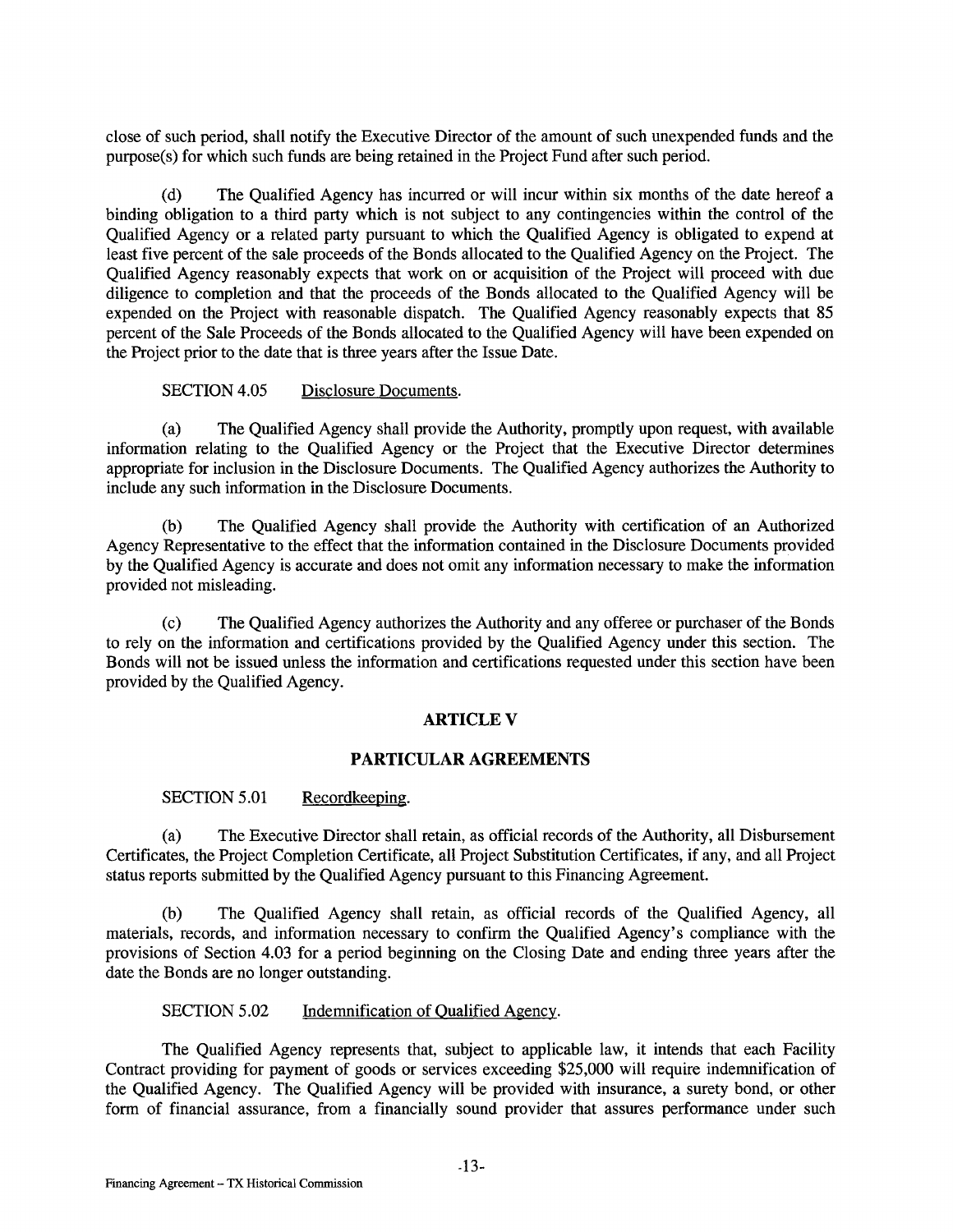Facility Contract with respect to such indemnification, unless the Qualified Agency determines that such financial assurance is not necessary or is required in a reduced amount.

SECTION 5.03 Availability of Other Funding.

As of the Closing Date, the Qualified Agency represents that no funds (other than funds derived from Proceeds) have been appropriated to the Qualified Agency for the biennium in which the Bonds are issued for application to the payment of Project Costs that are to be paid with the proceeds of the Bonds. It is understood and agreed, however, that the Qualified Agency may apply funds other than Proceeds for payment of Project Costs in compliance with applicable law.

SECTION 5.04 Real Property.

The Qualified Agency represents that, subject to applicable law, it does not intend to acquire real property at a purchase price in excess of \$25,000 unless:

(1) such property is suitable for the Qualified Agency's intended use and has no defect or condition (including, without limitation, pollution or hazardous waste defects) that would jeopardize such use; or

(2) the Qualified Agency determines that, notwithstanding such nonsuitability, defect, or condition (as applicable), such acquisition is appropriate.

SECTION 5.05 Title Insurance.

The Qualified Agency represents that, subject to applicable law, it does not intend to acquire any real property at a purchase price in excess of \$25,000 unless:

(1) the Qualified Agency' title to such property is insured by title insurance in an amount not less than the purchase price paid by the Qualified Agency, subject to standard printed exceptions, with only those changes thereto normally required by a prudent purchaser; or

the Qualified Agency determines that the acquisition of such real property without such title insurance is appropriate.

SECTION 5.06 Project Design.

The Qualified Agency represents that the Project has been (or will be) designed to satisfy all of the purposes that the Qualified Agency intends the Project to serve, and that the Qualified Agency has used (or will use) all reasonable efforts to design the Project so that the Project will be provided, and can be operated, at such reasonable cost as is consistent with applicable legal requirements and the sound business judgment of the Qualified Agency.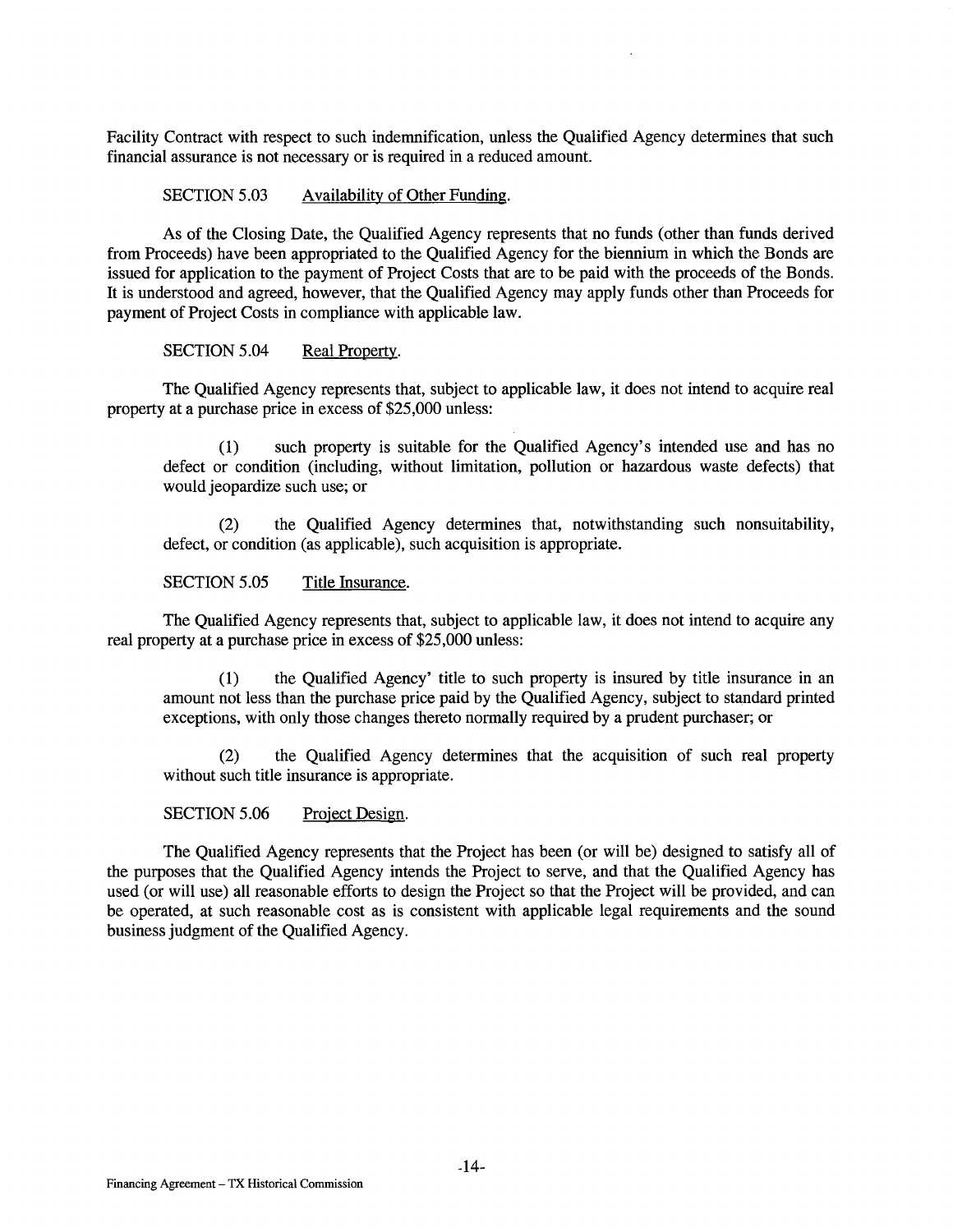#### **ARTICLE VI**

## **MISCELLANEOUS PROVISIONS**

#### SECTION 6.01 Term of Agreement.

This Financing Agreement shall take effect upon its delivery by the parties hereto and shall remain in effect until the Bonds have been fully paid or until no more periodic status reports are required from the Qualified Agency under this Financing Agreement, whichever is the later to occur.

SECTION 6.02 Amendment.

The Authority and the Qualified Agency, by mutual agreement, may amend this Financing Agreement if, before the amendment takes effect:

(1) the Qualified Agency obtains an opinion of its legal counsel to the effect that such amendment is permitted under the Agency Act and other law governing the Qualified Agency; and

(2) either of the following requirements is satisfied:

(A) the Authority obtains an opinion of Bond Counsel to the effect that such amendment will not constitute an Event of Credit Loss, violate the Authorizing Law or the Resolution, or adversely affect the rights of the owners of the Bonds thereunder, or

(B) the owners of at least a majority in aggregate principal amount of the outstanding Bonds affected by such amendment consent thereto.

#### SECTION 6.03 Notices and Other Communications.

(a) Notices, certificates, approvals, and other communications under this Financing Agreement shall be in writing and delivered by United States mail, postage paid, by telex, telegram, or other electronic transmission, or by express or personal delivery, addressed as follows:

(1) if to the Qualified Agency:

Texas Historical Commission 1511 Colorado Austin, Texas 78701 Attention: Executive Director

(2) if to the Authority:

Texas Public Finance Authority 300 West 15th Street, Suite 411 Austin, Texas 78701 Attention: Executive Director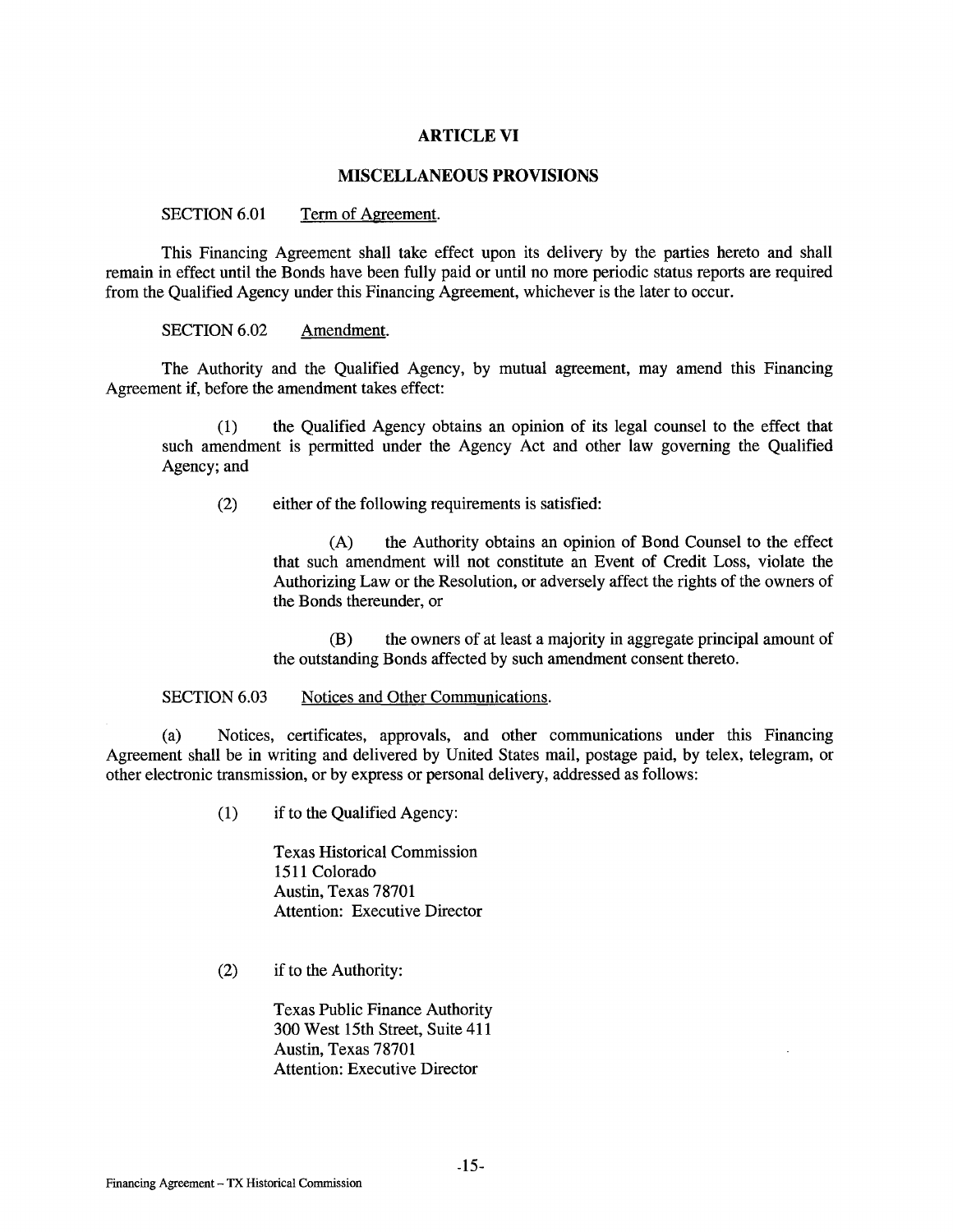(3) if to the Comptroller:

Comptroller of Public Accounts of the State of Texas  $208$  East  $10<sup>th</sup>$  Street Austin, Texas 78701 Attention: Chief Investment Officer

(b) Any such party may designate any additional or different address to which communications under this Financing Agreement shall be delivered by giving at least five days' advance notice thereof to the affected party.

(c) Any communication delivered by mail in compliance with this section is deemed to have been delivered as of the date of deposit in the mail.

(d) A provision of this Financing Agreement that provides for a different method of giving notice or otherwise conflicts with this section supersedes this section to the extent of the conflict.

SECTION 6.04 Exclusive Benefit.

This Financing Agreement shall inure to the exclusive benefit of and be binding on the Authority, the Qualified Agency, and their respective successors.

SECTION 6.05 Severability.

If any part of this Financing Agreement is ruled unenforceable by a court of competent jurisdiction, this Financing Agreement shall remain operable to the fullest extent possible under the application of such ruling.

SECTION 6.06 Conflict with Memorandum.

In the event of a conflict between this Financing Agreement and the Memorandum, this Financing Agreement shall supersede the Memorandum to the extent of the conflict.

SECTION 6.07 Counterparts.

This Financing Agreement may be executed in multiple counterparts, each of which shall be an original and all of which shall constitute one and the same document.

SECTION 6.08 Governing Law.

This Financing Agreement shall be governed by and construed in accordance with the laws of the State.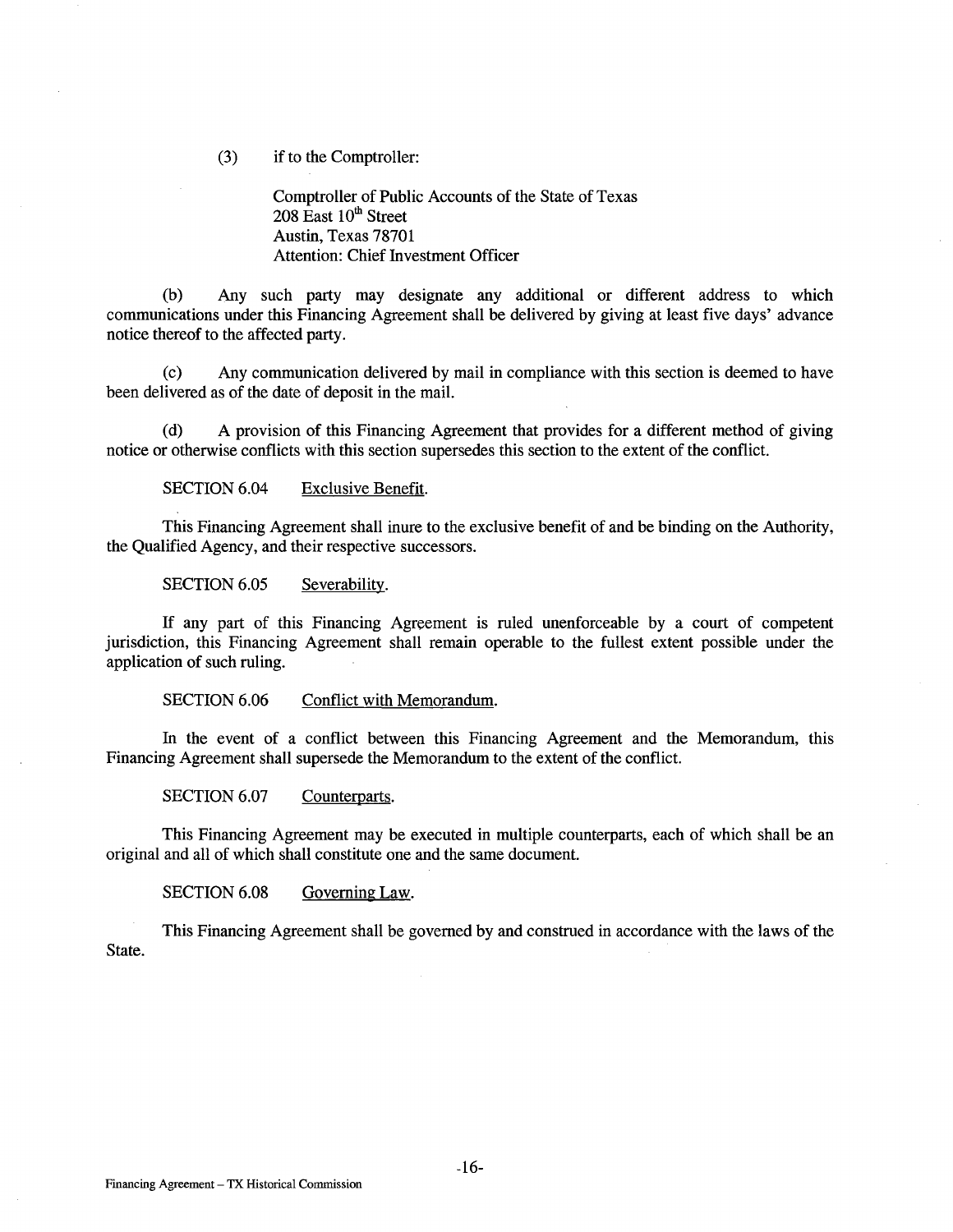IN WITNESS WHEREOF, the parties have caused this Financing Agreement to be executed by their respective duly authorized officers as of the date first above written.

TEXAS PUBLIC FINANCE AUTHORITY

 $By:$  Dwight D. Burn

Dwight  $\overline{D}$ . Burns Executive Director

TEXAS HISTORICAL COMMISSION

By: F. Lawerence Oaks Executive Director

EXECUTION PAGE FOR FINANCING AGREEMENT

 $\ddot{\phantom{0}}$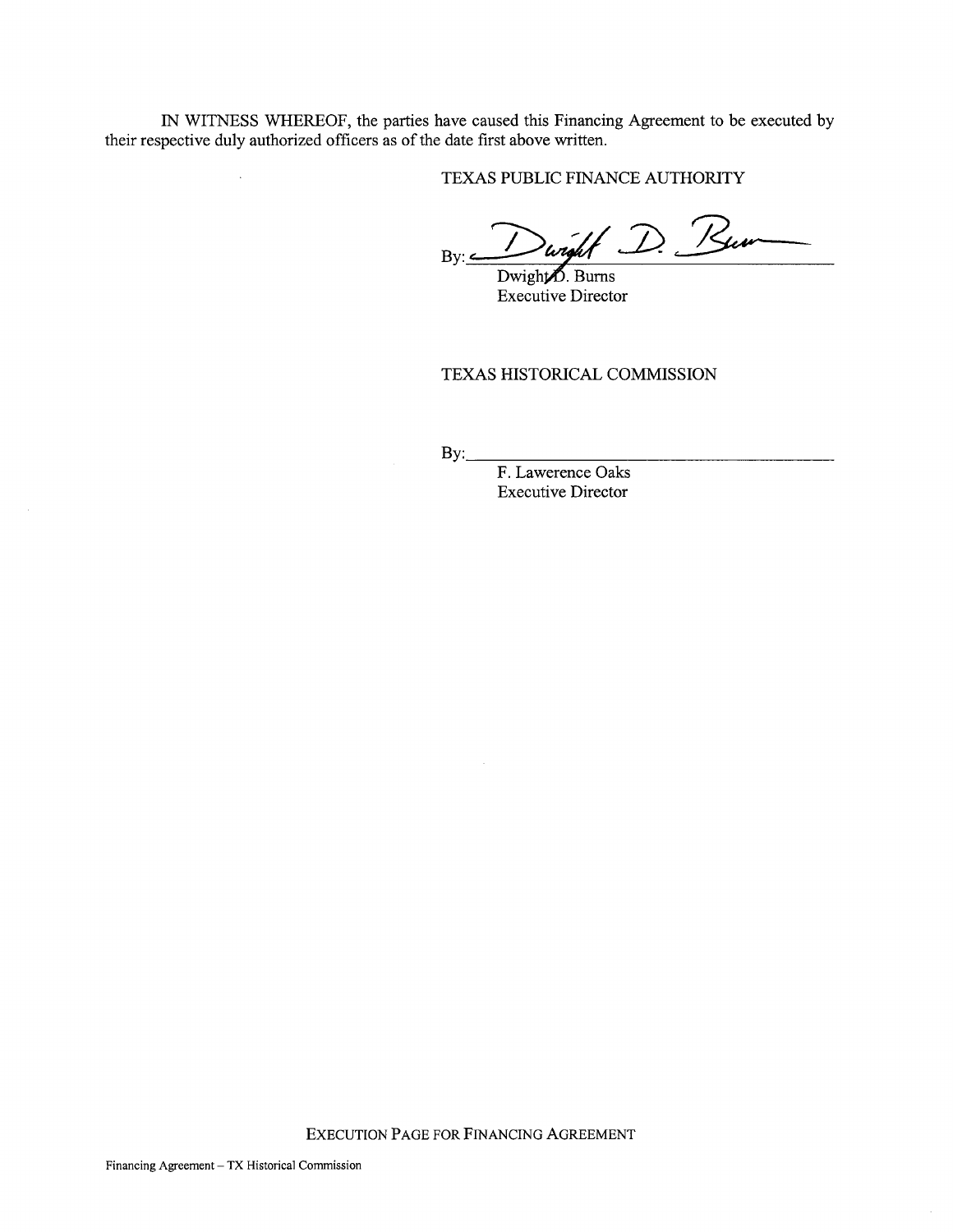IN WITNESS WHEREOF, the parties have caused this Financing Agreement to be executed by their respective duly authorized officers as of the date first above written.

## TEXAS PUBLIC FINANCE AUTHORITY

By: \_\_\_\_\_\_\_\_\_\_\_\_\_\_ \_

Dwight D. Burns Executive Director

## TEXAS HISTORICAL COMMISSION

By: U WULL<br>FA F. Lawrence Oaks

Executive Director

EXECUTION PAGE FOR FINANCING AGREEMENT

 $\bar{\bar{z}}$ 

 $\mathcal{F}_{\text{max}}$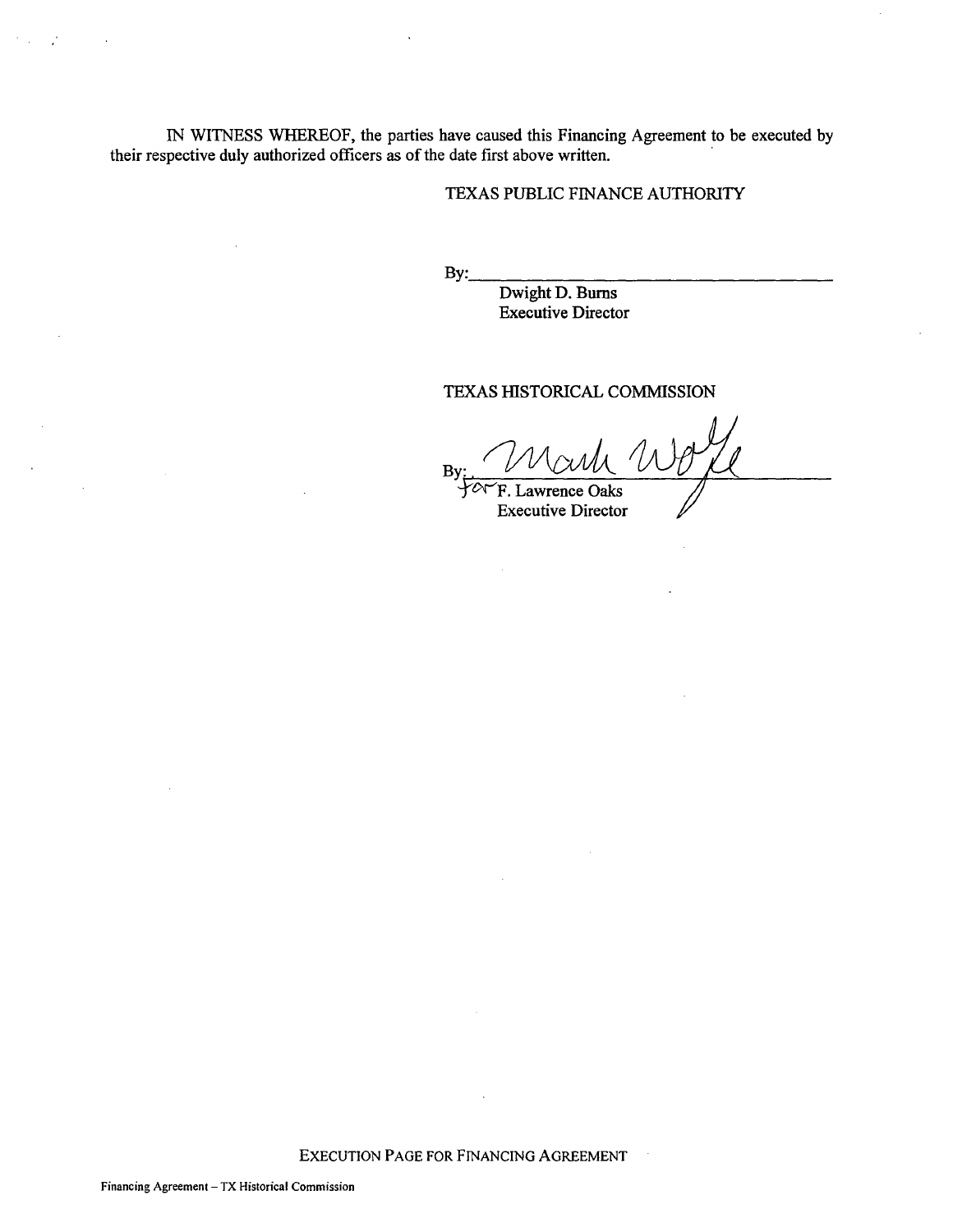# EXHIBIT A TO THE FINANCING AGREEMENT

## DESCRIPTION OF THE PROJECT

# PROJECT COMPONENTS

 $\hat{\boldsymbol{\cdot}$ 

# ESTIMATED COST

# ESTIMATED USEFUL LIFE

 $\bar{\mathcal{A}}$ 

Repair and renovation of historic sites identified on Exhibit A-1 attached

\$17,000,000

(See, Exhibit A-1)

 $\ddot{\phantom{a}}$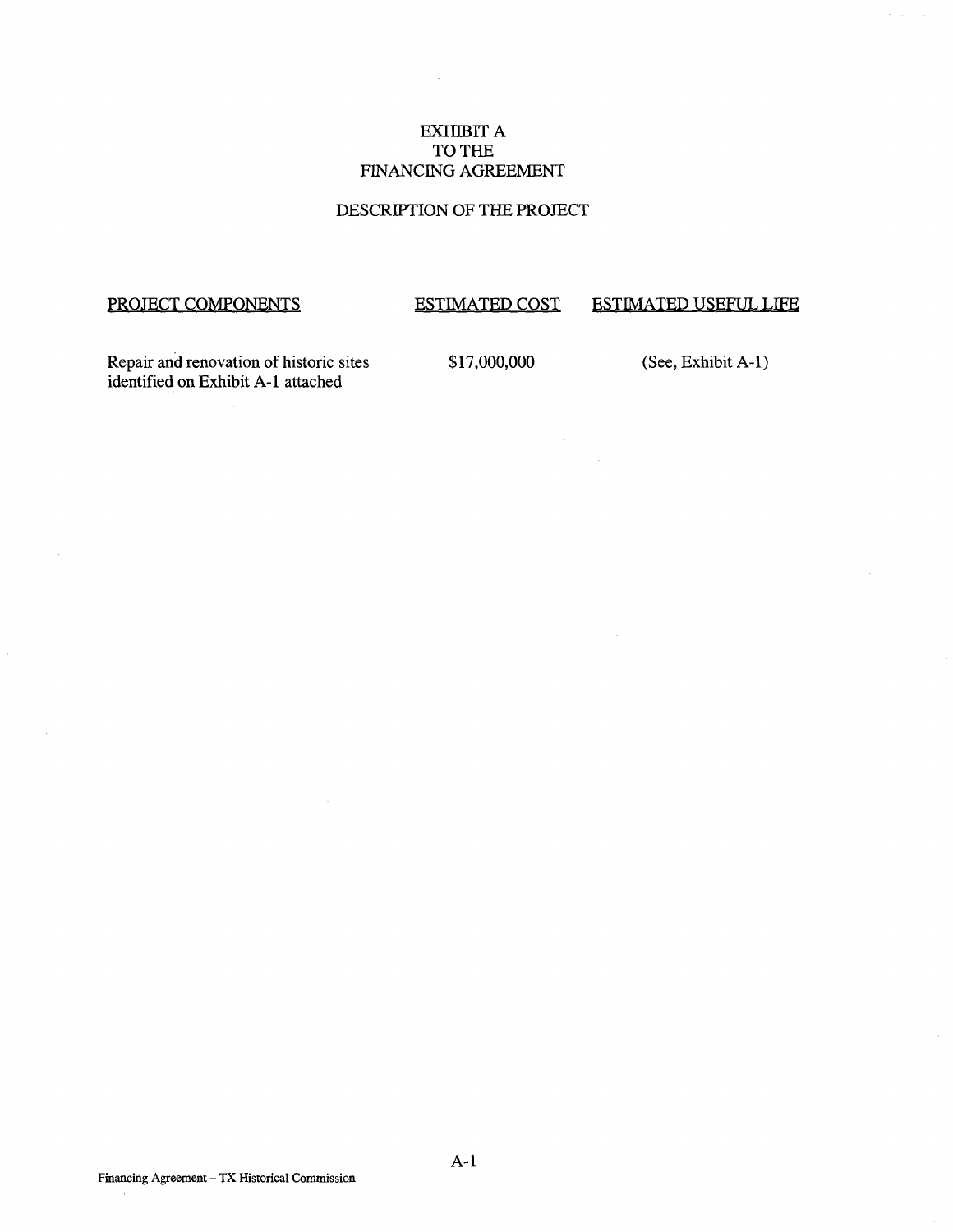## **EXHIBIT A-1 HISTORIC SITES CAPITAL BUDGET**

List of Historic Site Renovation Projects (to be funded with \$17,000,000 of Texas Public Finance Authority State of Texas Taxable General Obligation Bonds, Series 2009B (Build America Bonds- Direct Payment to Issuer) appropriated by the 80th Legislature in HB 1, Acts 80th Legislature, Art. IX, Section 19.70, 2007) Ù.

| <b>Project Components</b>                                     | Prop 08 GO Bond | <b>Estimate Useful</b><br>Life |
|---------------------------------------------------------------|-----------------|--------------------------------|
|                                                               |                 |                                |
| <b>Caddoan Mounds</b>                                         |                 |                                |
| Fencing                                                       | \$180,000.00    | 20 years                       |
| Interpretive Exhibit                                          | \$417,000.00    | 30 years                       |
| <b>Expansion of Buillding and Upgrades</b>                    | \$555,000.00    | 30 years                       |
| <b>New Maintenance Facility</b>                               | \$200,000.00    | 30 years                       |
| <b>Conduct Additional Archeological Investigations</b>        | \$200,000.00    | 30 years                       |
| <b>Additional parking</b>                                     | \$60,000.00     | 30 years                       |
| <b>Confederate Reunion Grounds</b>                            |                 |                                |
| <b>Interpretive Exhibits and Trails</b>                       | \$257,000.00    | 30 years                       |
| <b>Fannin Battleground</b>                                    |                 |                                |
| <b>Exhibit</b>                                                | \$150,000.00    | 30 years                       |
| <b>Landscape Restoration and Fencing</b>                      | \$180,000.00    | 30 years                       |
| <b>New Restrooms</b>                                          | \$100,000.00    | 30 years                       |
| <b>Fort Griffin</b>                                           |                 |                                |
| Longhorn Herd Operation, Pens, Chute, Pavilion                | \$100,000.00    | 30 years                       |
| <b>New Maintenance Facility</b>                               | \$400,000.00    | 30 years                       |
| <b>Orientation Exhibit</b>                                    | \$348,000.00    | 30 years                       |
| Construciton of New Residence for Site Manager                | \$250,000.00    | 30 years                       |
| <b>Fort Lancaster</b>                                         |                 |                                |
| Expansion of visitor center and renovation                    | \$1,070,000.00  | 30 years                       |
| <b>New Interpretive Exhibit</b>                               | \$348,000.00    | 30 years                       |
| <b>Fort McKavett</b>                                          |                 |                                |
| Repair and Restoration of 16 Historic Structures and<br>Ruins | \$240,000.00    | 30 years                       |
|                                                               |                 |                                |
|                                                               |                 |                                |
|                                                               |                 |                                |

 $\ddot{\phantom{a}}$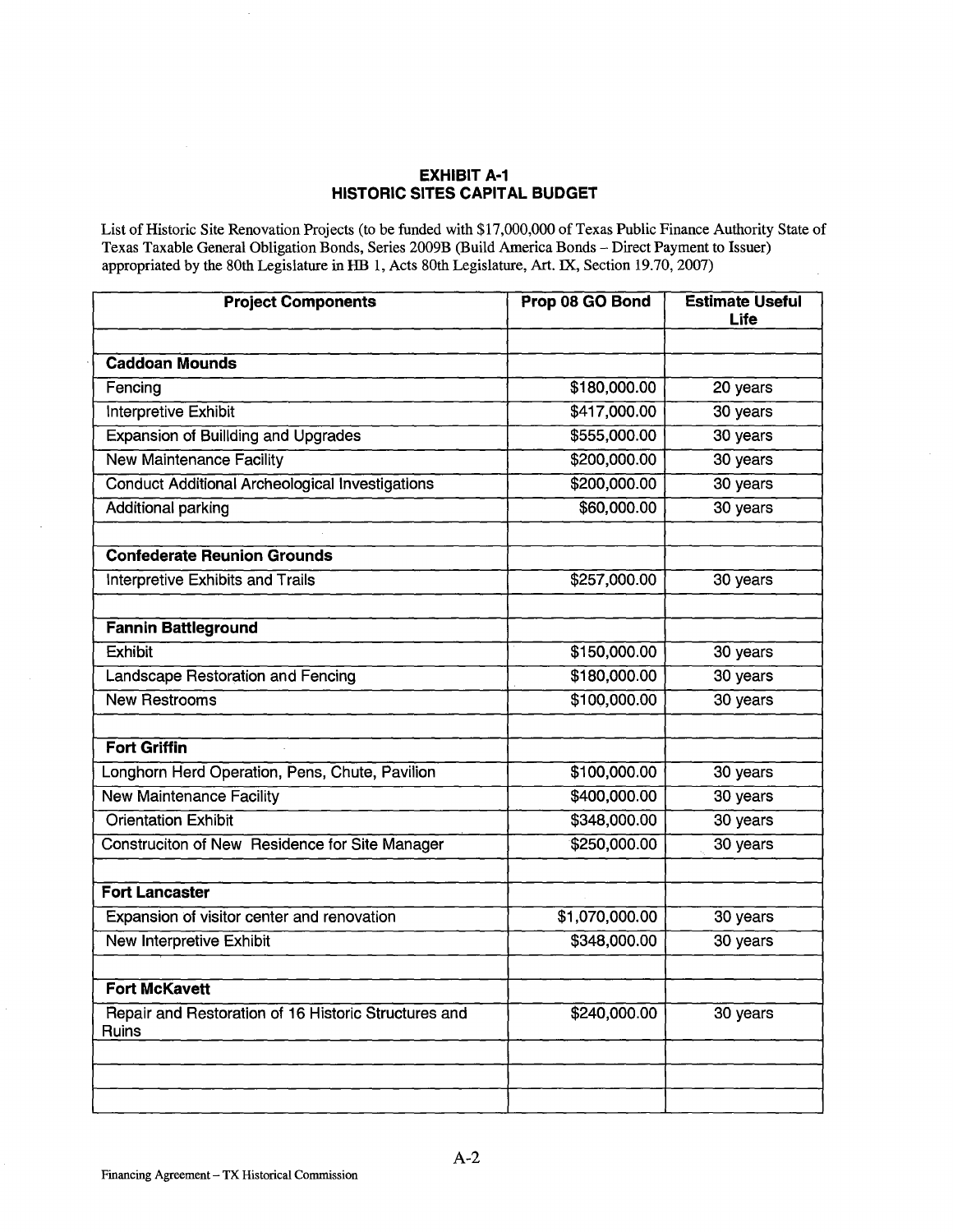| <b>Fulton Mansion</b>                                                             |                |            |
|-----------------------------------------------------------------------------------|----------------|------------|
| <b>Restoration of Historic Structure</b>                                          | \$828,000.00   | 30 years   |
| Research and Development of New Landscape                                         | \$150,000.00   | 30 years   |
| <b>New Maintenance Building</b>                                                   | \$200,000.00   | 30 years   |
| <b>Landmark Inn</b>                                                               |                |            |
| <b>Grist Mill Restoration</b>                                                     | \$1,800,000.00 | 30 years   |
|                                                                                   |                |            |
| <b>Levi Jordan Plantation</b>                                                     |                |            |
| Orientation exhibit                                                               | \$300,000.00   | 30 years   |
| <b>New Visitor Center</b>                                                         | \$1,725,000.00 | 30 years   |
| <b>New Maintenance Facility</b>                                                   | \$200,000.00   | 30 years   |
| <b>Magoffin Home</b>                                                              |                |            |
| <b>New Visitor Center</b>                                                         | \$1,200,000.00 | 30 years   |
|                                                                                   |                |            |
| New Interpretive Exhibits                                                         | \$200,000.00   | 30 years   |
| <b>Sabine Pass Battleground</b>                                                   |                |            |
| <b>Restoration of Ammunition Magazines</b>                                        | \$230,000.00   | 30 years   |
|                                                                                   |                |            |
| <b>Sam Bell Maxey House</b>                                                       |                |            |
| Restoration of Interior, Development of New Furnishing<br>Plan and Implementation | \$300,000.00   | 30 years   |
| <b>Book House and Stable</b>                                                      | \$100,000.00   | 30 years   |
| Property acquisition                                                              | \$100,000.00   | 30 years   |
| <b>National Museum of the Pacific War</b>                                         |                |            |
| <b>Exhibit</b>                                                                    | \$1,750,000.00 | 30 years   |
|                                                                                   |                |            |
| <b>San Felipe</b>                                                                 |                |            |
| Interpretive Exhibits (1000 sq. ft.)                                              | \$350,000.00   | 30 years   |
| Outdoor interpretaiton                                                            | \$60,000.00    | $30$ years |
| <b>Land Acquisition</b>                                                           | \$1,000,000.00 | 30 years   |
|                                                                                   |                |            |
| <b>Starr Family Home</b>                                                          |                |            |
| Garage, Rose Cottage, School Building and House                                   | \$700,000.00   | 30 years   |
| New Furnishing Plan and Implementation                                            | \$200,000.00   | 30 years   |
| <b>Varner-Hogg Plantation</b>                                                     |                |            |
|                                                                                   |                |            |
| Interpretive Exhibits                                                             | \$260,000.00   | 30 years   |

 $\hat{\mathcal{L}}$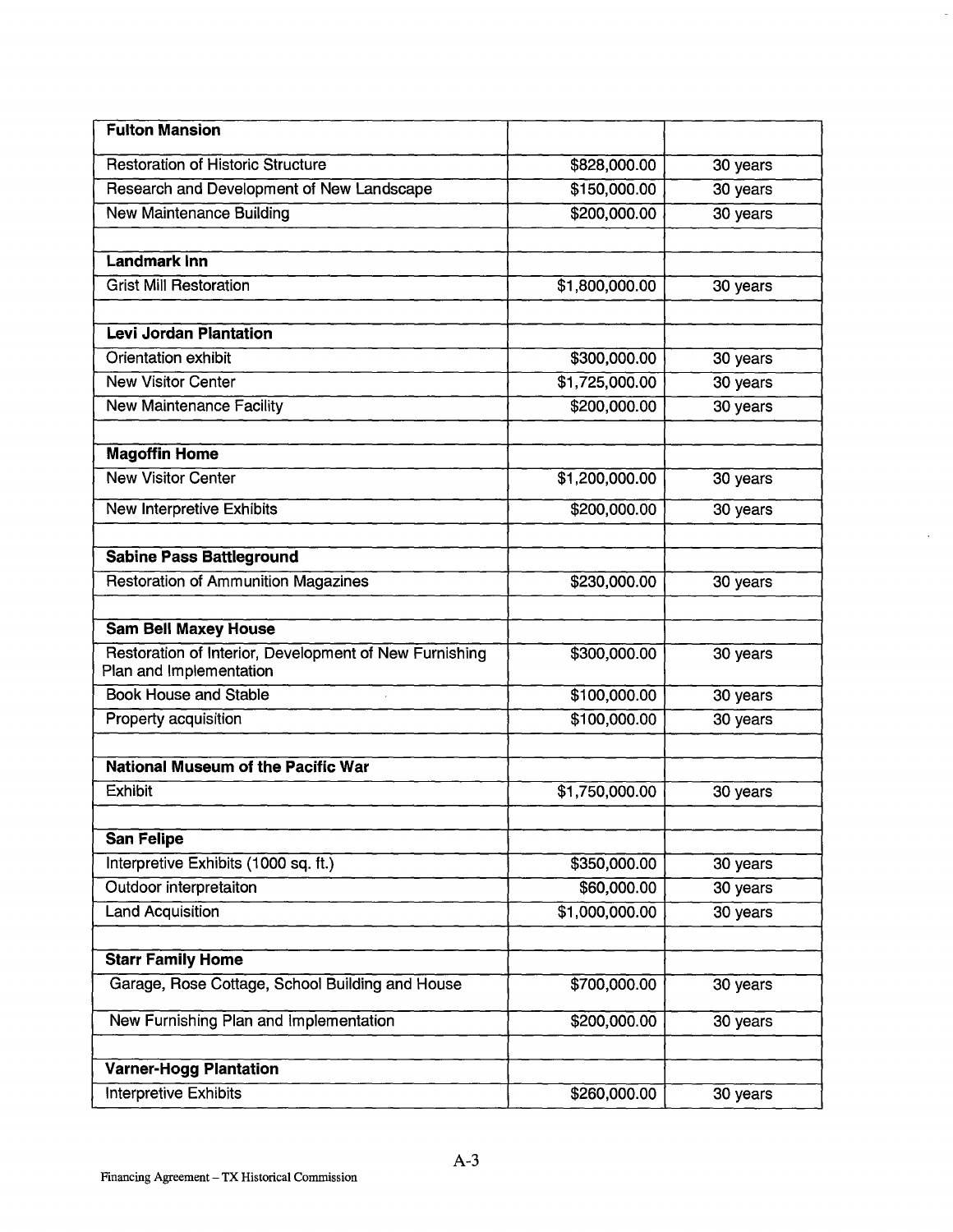| <b>Sam Rayburn House Museum</b> |                 |          |
|---------------------------------|-----------------|----------|
| <b>Repairs to Outbuildings</b>  | \$292,000.00    | 30 years |
| <b>Total Bond Funds Prop 08</b> | \$17,000,000.00 |          |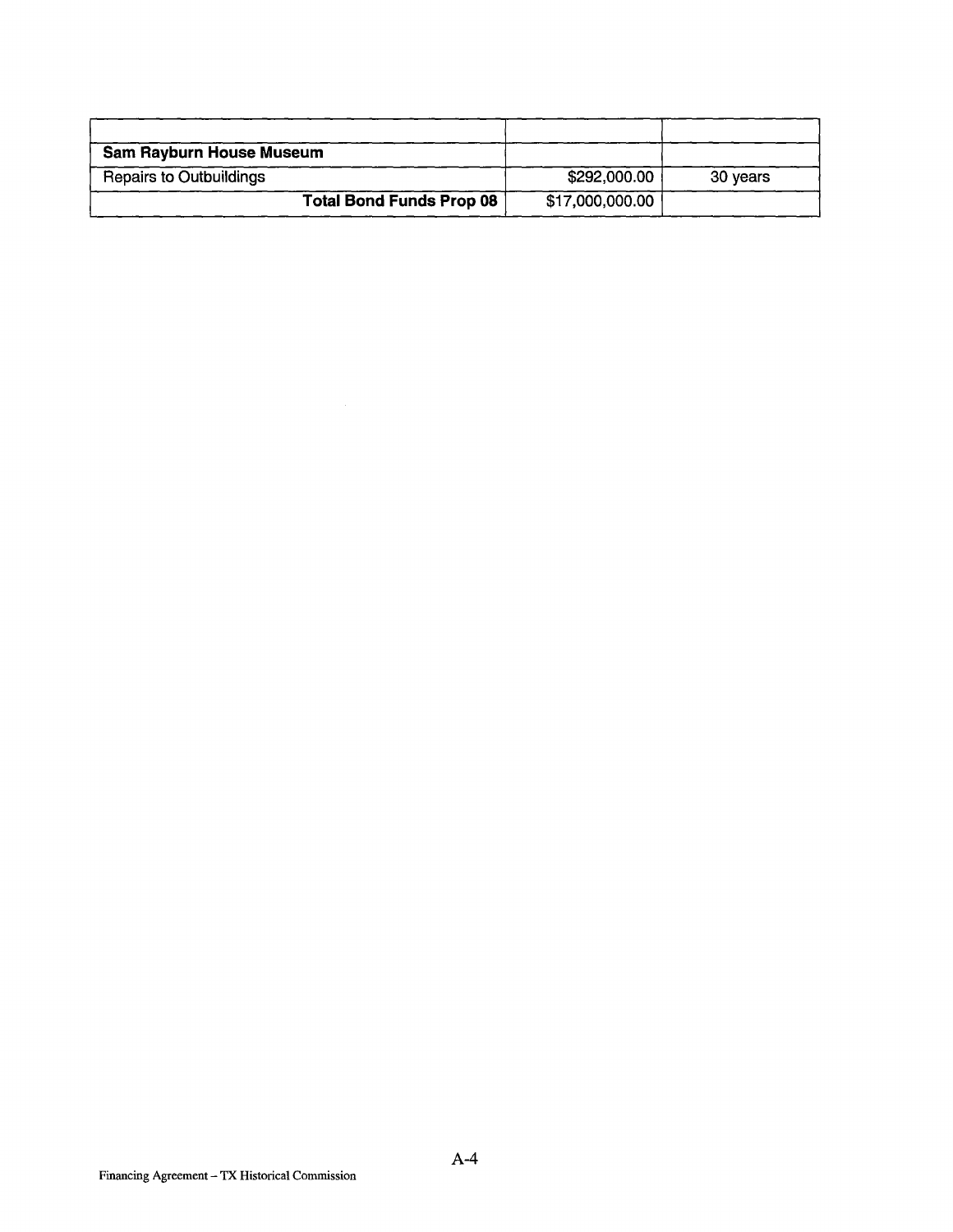# EXHIBIT B TO THE FINANCING AGREEMENT

 $\sim$ 

# PROJECT COMPLETION SCHEDULE

| <b>Expenditure Period</b>      | Prop 08          |
|--------------------------------|------------------|
| September 2009 - February 2010 | \$1,700,000.00   |
| March 10 - August 10           | \$5,950,000.00   |
| September 2010 - February 2011 | \$5,100,000.00   |
| March 12 - August 12           | \$ 3,400,000,00  |
| Retainage                      | \$<br>850,000.00 |
| Total                          | \$17,000,000.00  |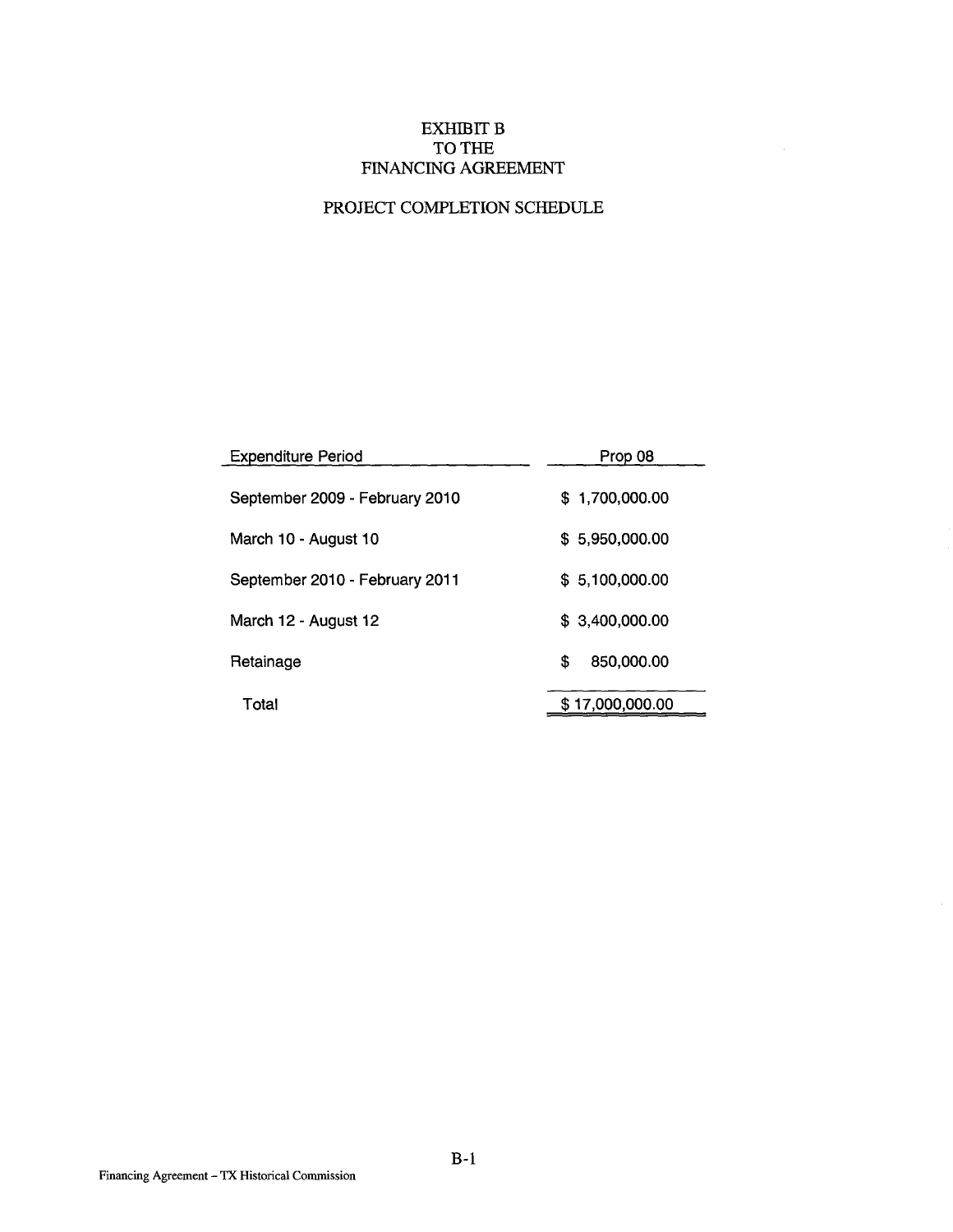#### EXHIBIT C TO THE FINANCING AGREEMENT

#### GOVERNMENTAL PROJECT APPROVALS

As of the Closing Date, the following licenses, permits, and other governmental approvals necessary to complete the Project have not been obtained (Describe each such approval (e.g., utility easement), stating for each (1) the identity of the Project facility (or facilities) for which such approval is required, (2) the primary requirements necessary to obtain such approval, and (3) the date that such approval is expected to be obtained):

**none**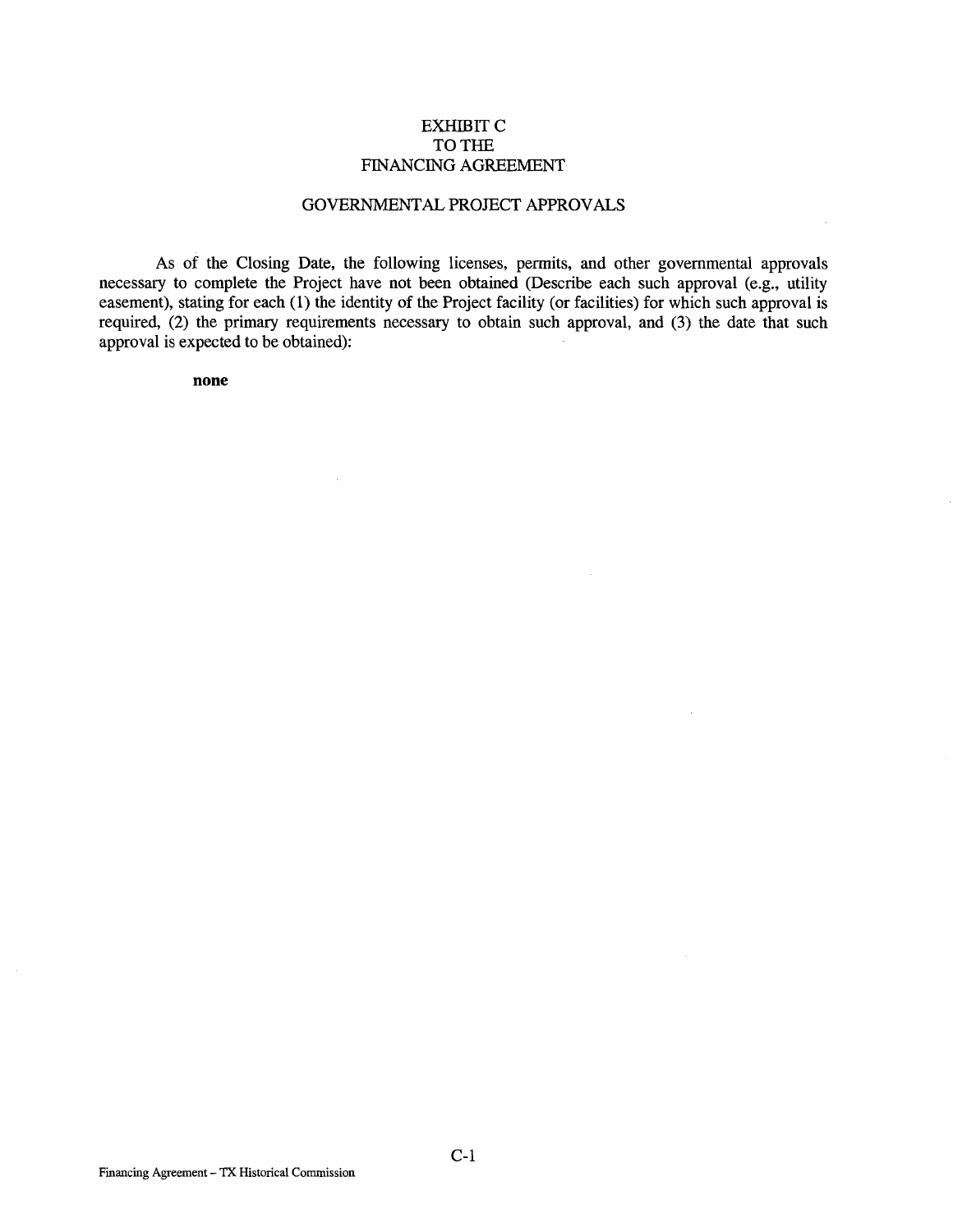## EXHIBIT D TO THE FINANCING AGREEMENT

#### FORM OF DISBURSEMENT CERTIFICATE

#### DISBURSEMENT CERTIFICATE

The undersigned hereby certifies, on behalf of the TEXAS HISTORICAL COMMISSION (the "Qualified Agency"), as follows:

(a) The capitalized terms in this Certificate that are not herein defined shall have the meanings defined in the Financing Agreement, dated as of August 3, 2009, between the Qualified Agency and the Texas Public Finance Authority.

(b) The Qualified Agency (Agency No. [100]) requests disbursement from the Project Fund to pay Project Costs in the aggregate amount of \$\_\_\_\_\_\_\_\_. The aggregate of all disbursements (including this disbursement) from the Project Fund requested by the Qualified Agency to date is \$ \_\_\_ \_

(c) The Qualified Agency certifies that all of the Project Costs constitute Capital Expenditures.

(d) Except as previously disclosed in writing to the Executive Director, the Qualified Agency is not in breach of any representation, warranty, or agreement in the Financing Agreement.

(e) The Qualified Agency reasonably expects to submit payment vouchers, in the aggregate amount of the disbursements requested by this Certificate, for the payment of the Project Costs for which disbursement is requested.

(f) For each item of Project Costs for which a disbursement of funds is requested, state the following information [attach separate sheet if necessary]:

| Program<br>Cost<br>Account | Appropriated<br>Fund<br>No. (D22)<br>Profile) | <b>Agency Fund</b><br>No.<br>(D23 Profile) | Agency<br>General<br>Ledger<br>Account | Appropriation<br>Year | Amount of<br>Disbursement | Project<br>Identification |
|----------------------------|-----------------------------------------------|--------------------------------------------|----------------------------------------|-----------------------|---------------------------|---------------------------|
|                            |                                               |                                            |                                        |                       |                           |                           |

IN WITNESS WHEREOF, the undersigned executes this Certificate on the date shown below.

## TEXAS HISTORICAL COMMISSION

By: \_\_\_\_\_\_\_\_\_\_\_\_\_\_ \_

Authorized Representative<br>Date: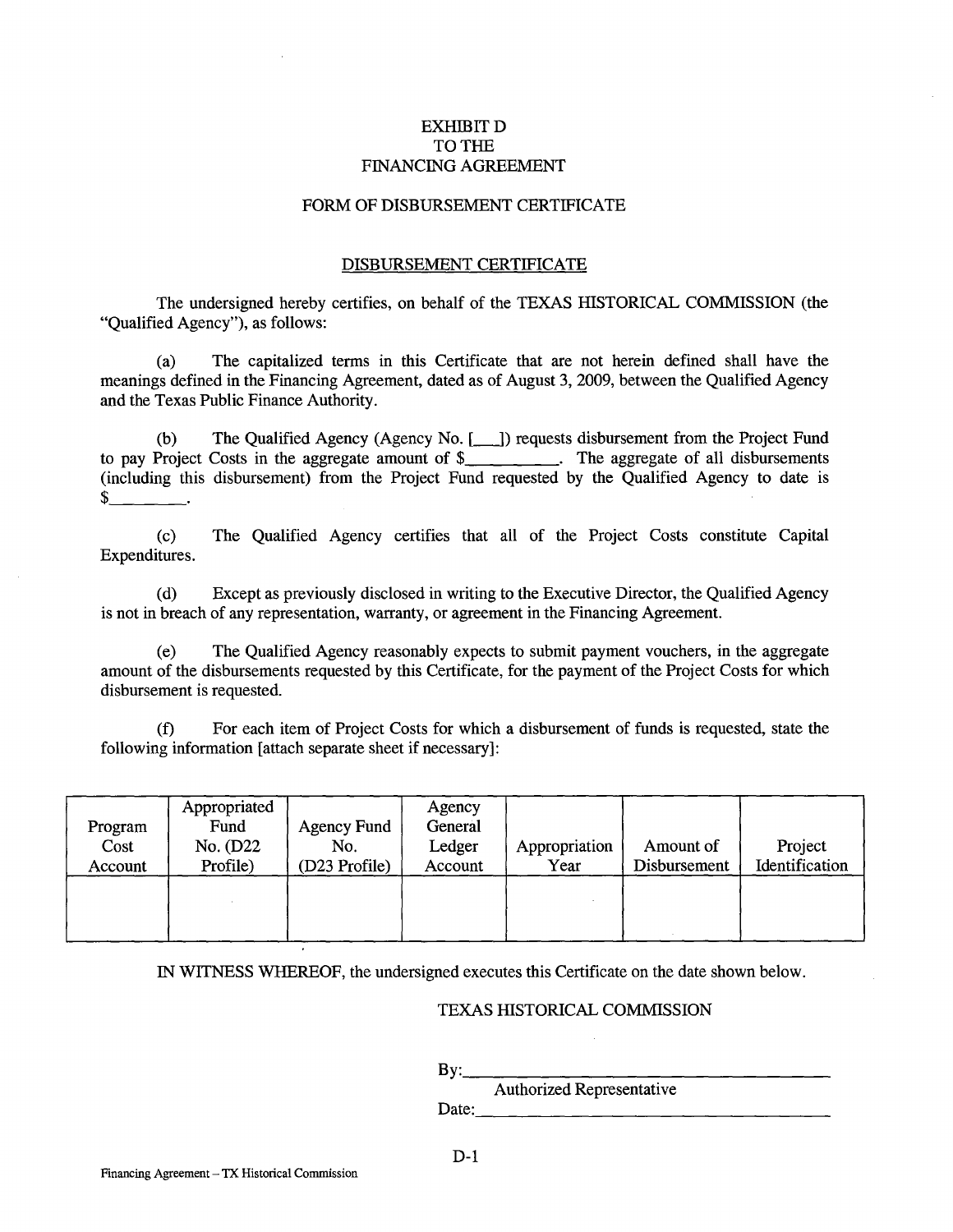## **EXHIBIT E** TO THE FINANCING AGREEMENT

## MONTHLY STATUS REPORT INFORMATION

The monthly status report prepared by the Qualified Agency pursuant to this Financing Agreement shall contain the following information with respect to the Project:

- (1) identity of the Project Components (name, ID no., etc.) and the original date on which such Project Components were first financed hereunder;
- (2) fund number(s);
- (3) the budget amount for the Project Components (including adjustments, if any);
- (4) description of work category;
- (5) amount expended for reporting month;
- (6) total amount expended to date;
- (7) amount encumbered;
- (8) available balance;
- (9) percent work complete;
- (10) percent funds expended; and
- (11) narrative identifying any problems (including, without limitation, delays and cost overruns) and indicating whether such problems will substantially alter the work schedule or costs.
- (12) identify any use of the Project or facilities by any Person other than a state or local governmental unit.

E-1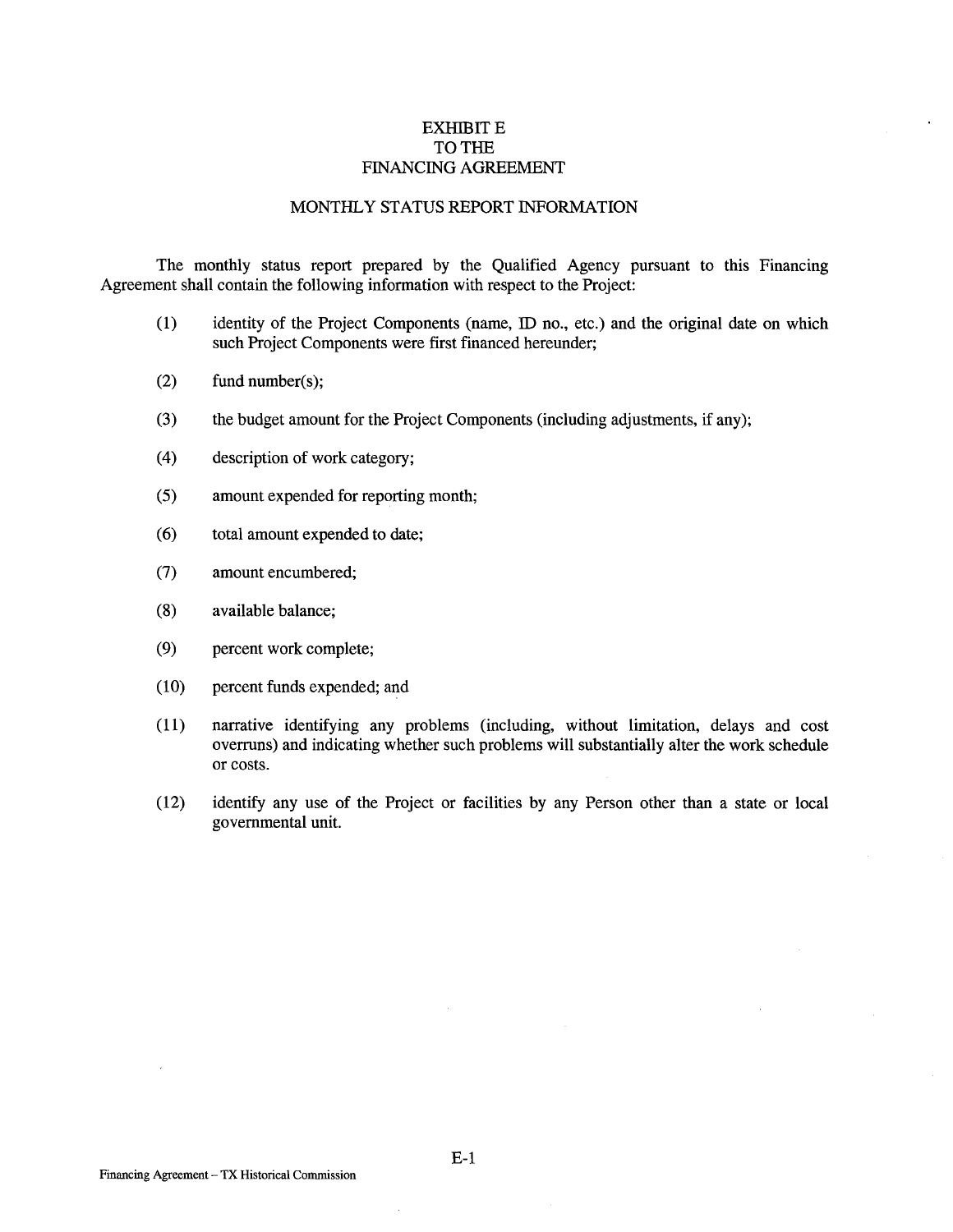# **EXHIBIT F** TO THE FINANCING AGREEMENT

#### FORM OF PROJECT COMPLETION CERTIFICATE

#### PROJECT COMPLETION CERTIFICATE

The undersigned hereby certifies, on behalf of the TEXAS HISTORICAL COMMISSION (the "Qualified Agency"), as follows:

(a) The capitalized terms in this Certificate that are not herein defined shall have the meanings defined in the Financing Agreement, dated as of August 3, 2009, between the Qualified Agency and the Texas Public Finance Authority.

(b) The Project was completed on (or no further proceeds of the Bonds are to be expended for Project Costs as of) \_\_\_\_\_\_\_\_\_\_\_\_\_\_\_\_\_\_\_\_*[insert date]*.

(c) Except for \$ (the "Retainage"), all Project Costs that have been incurred have been paid, and no further disbursements from the Project Fund for the payment of Project Costs will be necessary.

(d) The Retainage is sufficient to pay all claims (1) for the payment of any Project Costs that are not presently due, and (2) for the payment of any Project Costs the liability for which is being contested or disputed by the Qualified Agency.

IN WITNESS WHEREOF, the undersigned executes this Certificate on the date shown below.

TEXAS HISTORICAL COMMISSION

 $\mathbf{B} \mathbf{y}$ :

Authorized Agency Representative

Date:  $\qquad \qquad$